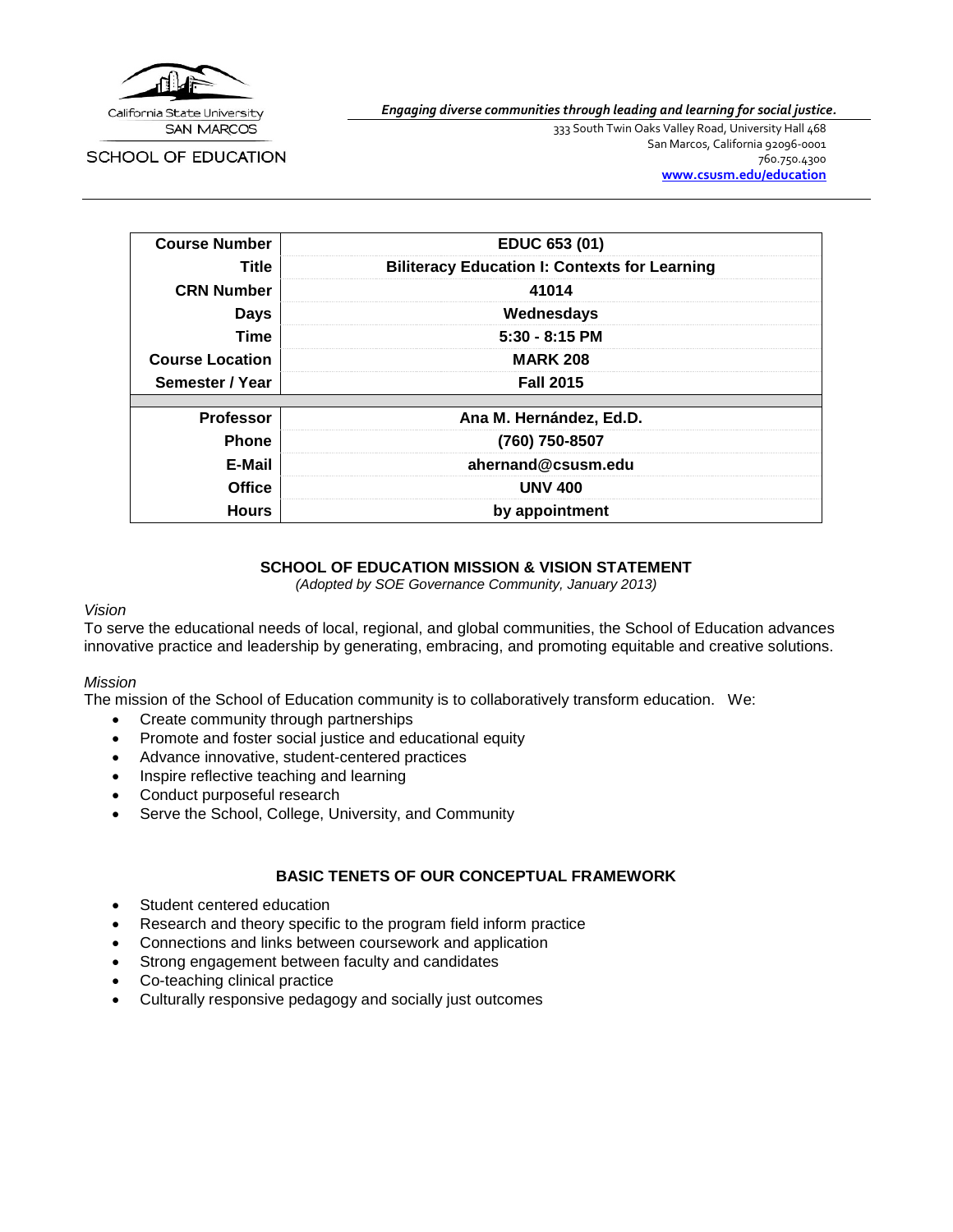## **TABLE OF CONTENTS**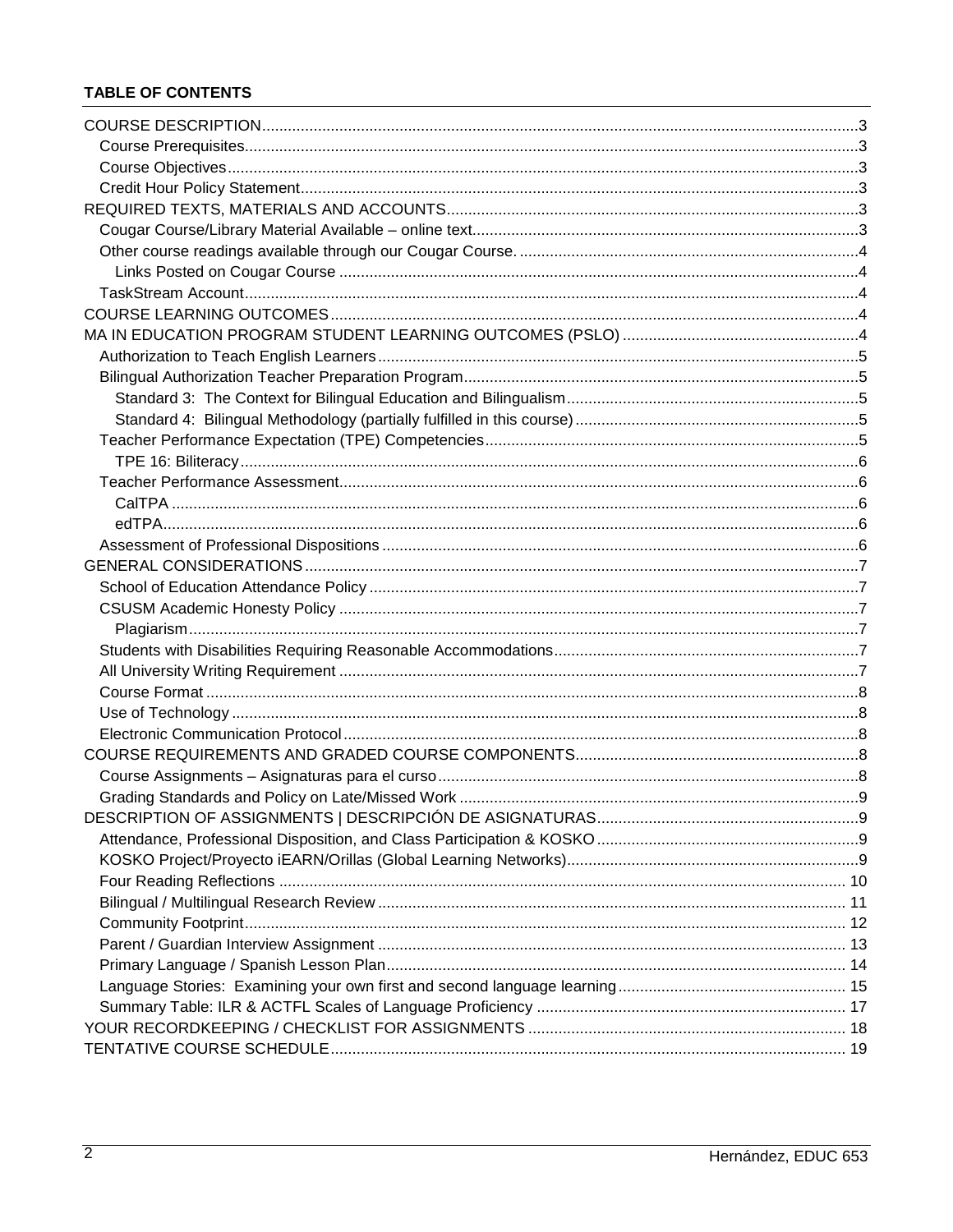### **COURSE DESCRIPTION**

<span id="page-2-0"></span>Addresses the contexts for bilingual education and bilingualism in California public schools. The history, policies, programs, and research on effective bilingual education are examined. Explores bilingual sociolinguistic/sociocultural competence and implications for learning and instruction, as well as authentic parental participation in schools and the family as a cultural resource to student learning. *May not be taken for credit by students who have received credit for EDML 553. Conducted in Spanish.*

### <span id="page-2-1"></span>**Course Prerequisites**

Admission to a School of Education Teacher Credential Program or hold a valid CA Teaching Credential.

### <span id="page-2-2"></span>**Course Objectives**

- 1. Demonstrate knowledge of the history, policies, programs, and research on the effectiveness of bilingual education and bilingualism in the United States.
- 2. Demonstrate understanding of the philosophical, theoretical, legal and legislative foundations of bilingual education and their effects on program design and educational achievement.
- 3. Apply knowledge of the research on the cognitive effects of bilingualism and biliteracy as developmental processes in instructional practice, and apply research and its effects on the dimensions of learning in bilingual education program models.
- 4. Demonstrate knowledge of the transferability between primary and target language with the understanding that the level of transferability is affected by the level of compatibility and may vary among languages.
- 5. Demonstrate understanding of the interrelatedness among the four domains of language (listening, speaking, reading and writing) and to know forms and functions.
- 6. Demonstrate knowledge of bilingual instructional models, instructional strategies and materials to appropriately apply them to instructional and assessment practices.
- 7. Promote authentic parental participation that includes learning about school systems, assuming leadership roles and affecting policy, demonstrate an understanding of the family as a primary language and cultural resource and be cognizant that students' motivation, participation, and achievement are influenced by an intercultural classroom climate and school community.

### <span id="page-2-3"></span>**Credit Hour Policy Statement**

This course is delivered in a face-to-face instruction. Students are expected to spend a minimum of two hours outside of the classroom each week for each unit of credit engaged in learning. For courses with a "lecture" mode of instruction over an entire semester, each unit of credit corresponds to an 'hour' of class-time and two hours of student learning outside of class.

### **REQUIRED TEXTS, MATERIALS AND ACCOUNTS**

<span id="page-2-4"></span>Beeman, K. & Urow, C. (2013). *Teaching for biliteracy: Strengthening bridges between languages.* Philadelphia: Caslon Publishing. ISBN: 978-193400009-0

### <span id="page-2-5"></span>**Cougar Course/Library Material Available – online text**

Montrul, S. (2013). *El bilingüismo en el mundo hispanohablante*. Malden, MA: Wiley-Blackwell. ISBN 978-0-470-65721-8 – free online version available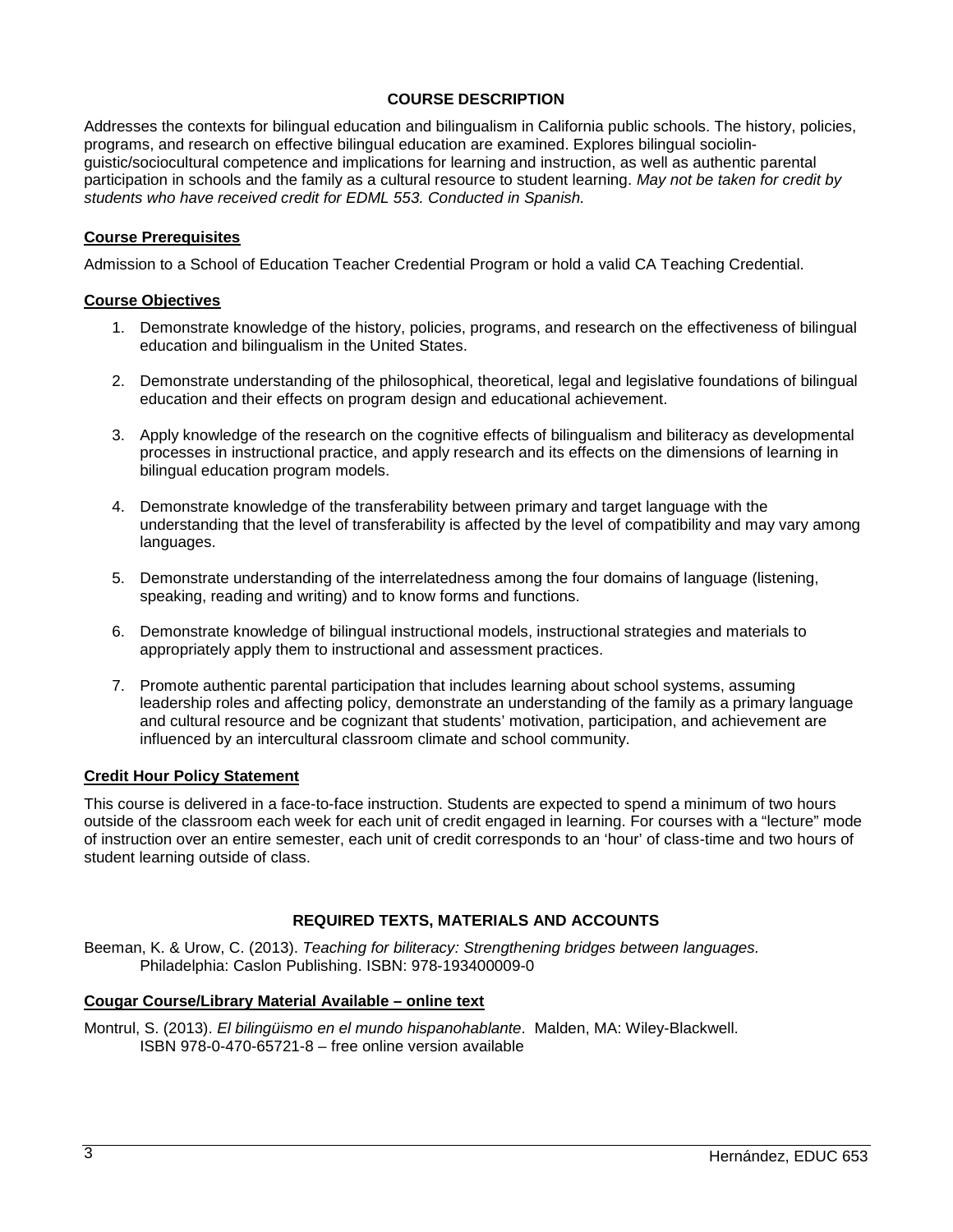### <span id="page-3-1"></span><span id="page-3-0"></span>**Other course readings available through our Cougar Course.**

### **Links Posted on Cougar Course**

Free Download CA Common Core en Español<https://commoncore-espanol.sdcoe.net/Home>

Free Download 2012 English Language Development Standards for California Public Schools K-12 from the CDE website at<http://www.cde.ca.gov/sp/el/er/eldstandards.asp>

Free Download Appendices A-D and Glossary from 2012 ELD Standards at <http://www.cde.ca.gov/sp/el/er/eldstandards.asp>

Free Download Adopted *ELA/ELD Framework* Chapters at <http://www.cde.ca.gov/ci/rl/cf/elaeldfrmwrksbeadopted.asp>

Free Download CA Common Core State Standard, California Department of Education Common Core at [www.cde.a.gov/re/cc](http://www.cde.a.gov/re/cc)

*eStandards* – Free California Common Core and ELD State Standards app

### <span id="page-3-2"></span>**TaskStream Account**

You will need a TaskStream account to upload your Bilingual Authorization signature assignments. Login is BLA15-16. See course assignments to determine which ones need to be uploaded to TaskStream.

### **COURSE LEARNING OUTCOMES**

<span id="page-3-3"></span>Upon successful completion of this course, students will be able to (SWBAT):

- SWBAT to explain the basic terms, philosophies, goals, problems, issues, history, research, theoretical frameworks, and practices related to bilingual education and bilingualism through reading reflections.
- SWBAT to apply knowledge of the research on the cognitive effects of bilingualism and biliteracy as developmental processes in instructional practice, and apply research and its effects on the dimensions of learning in bilingual education program models through bilingual education research assignment.
- SWBAT to demonstrate understanding of the interrelatedness among the four domains of language (listening, speaking, reading and writing) and to know forms and functions through lesson plan development and history of my two languages assignment.
- SWBAT to demonstrate knowledge of the transferability between primary and target language with the understanding that the level of transferability is affected by the level of compatibility and may vary among languages through reading reflections and lesson development.
- SWBAT to demonstrate knowledge of bilingual instructional models, instructional strategies and materials to appropriately apply them to instructional and assessment practices through reading reflections, lesson planning, and community footprint.
- SWBAT to promote authentic parental participation that includes learning about school systems, assuming leadership roles and affecting policy, demonstrate an understanding of the family as a primary language and cultural resource and be cognizant that students' motivation, participation, and achievement are influenced by an intercultural classroom climate and school community through parent interview and community footprint.

### **MA IN EDUCATION PROGRAM STUDENT LEARNING OUTCOMES (PSLO)**

<span id="page-3-4"></span>The Master of Arts in Education Program assesses four (4) Program Student Learning Outcomes (PSLO).

**PSLO 1: Professional Dispositions** (EDUC 602, 622 & prior to enrollment in EDUC 698)

**PSLO 2: Leadership Skills** (EDUC 602)

**PSLO 3: Analyze Research** (EDUC 622)

**PSLO 4: Integrate Research** (EDUC 698)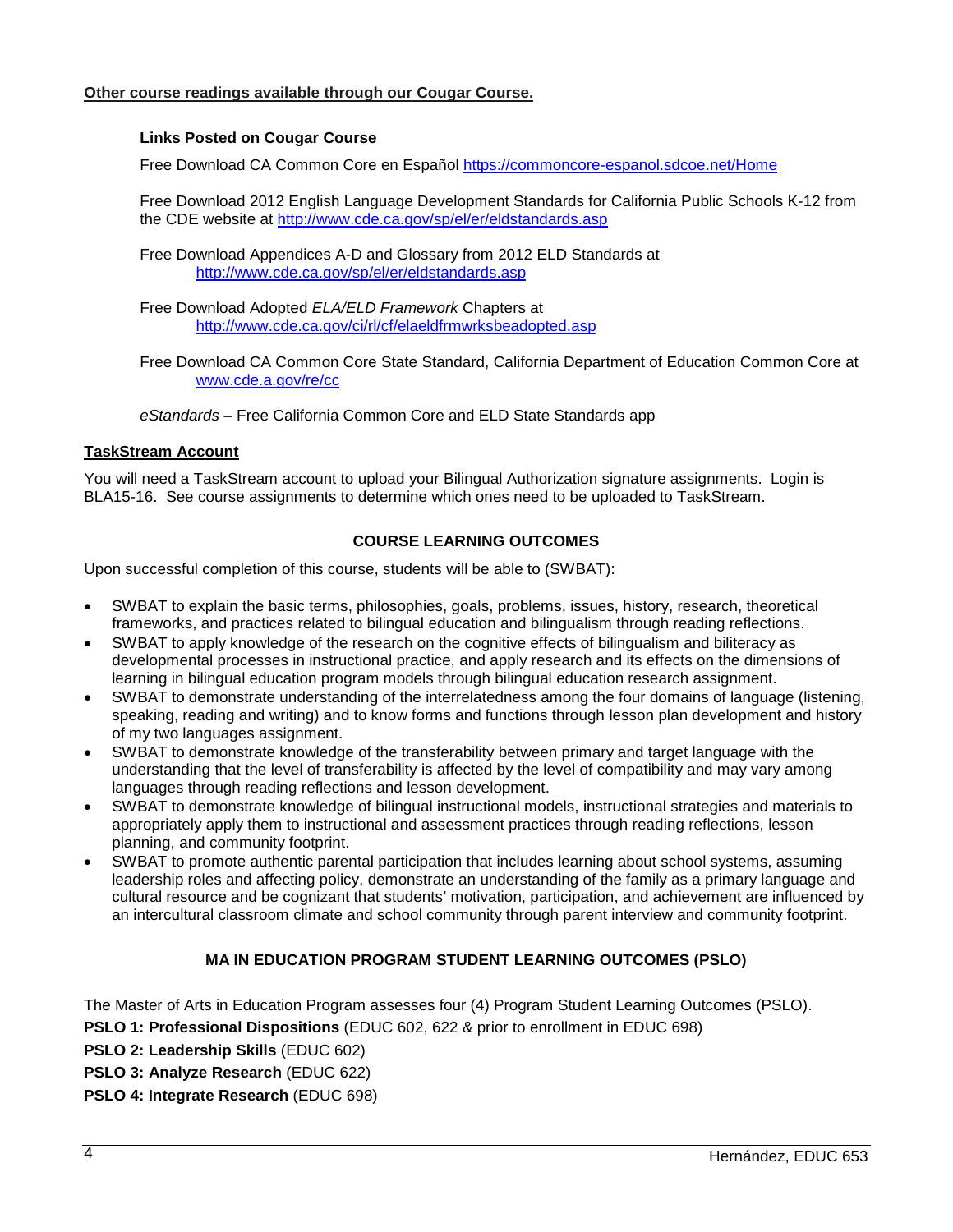### <span id="page-4-0"></span>**Authorization to Teach English Learners**

This credential program has been specifically designed to prepare teachers for the diversity of languages often encountered in California public school classrooms. The authorization to teach English learners is met through the infusion of content and experiences within the credential program, as well as additional coursework. Candidates successfully completing this program receive a credential with authorization to teach English learners. *(Approved by CCTC in SB 2042 Program Standards, August 02)*

### <span id="page-4-2"></span><span id="page-4-1"></span>**Bilingual Authorization Teacher Preparation Program**

#### **Standard 3: The Context for Bilingual Education and Bilingualism**

The professional bilingual teacher preparation program provides candidates with knowledge of the history, policies, programs, and research on the effectiveness of bilingual education and bilingualism in the United States. The program develops candidates who demonstrate understanding of the philosophical, theoretical, legal and legislative foundations of bilingual education and their effects on program design and educational achievement.

Candidates apply knowledge of the research on the cognitive effects of bilingualism and biliteracy as developmental processes in instructional practice. Candidates understand and apply research and its effects on the dimensions of learning in bilingual education program models. The program prepares candidates' knowledge of the transferability between primary and target language with the understanding that the level of transferability is affected by the level of compatibility and may vary among languages.

The program prepares candidates to actively promote authentic parental participation that includes learning about school systems, assuming leadership roles and affecting policy. The program promotes candidates' understanding of the family as a primary language and cultural resource. Candidates are cognizant that students' motivation, participation and achievement are influenced by an intercultural classroom climate and school community.

### <span id="page-4-3"></span>**Standard 4: Bilingual Methodology (partially fulfilled in this course)**

The bilingual teacher preparation program prepares bilingual candidates to understand the interrelatedness among the four domains of language (listening, speaking, reading, and writing) and to know language forms and functions. The program also prepares candidates to plan, develop, implement and assess standards-aligned content instruction in the primary and target language. Candidates are prepared to employ a variety of instructional and assessment strategies, appropriate to student language proficiency levels, that foster higher-order thinking skills. The program ensures that bilingual candidates have knowledge of bilingual instructional models, instructional strategies and materials to appropriately apply them to their instructional and assessment practices. In addition, programs develop bilingual candidates' understanding of knowledge of intercultural communication and interaction that is linguistically and culturally responsive. The bilingual teacher preparation program further prepares candidates to evaluate, select, use and adapt state-board adopted and state-board approved materials, as well as other supplemental instructional materials. The program provides opportunities for teacher candidates to demonstrate the ability to use a variety of criteria for selection of instructional materials, to assess the suitability and appropriateness for local context and to augment resources when they are not suitable or available.

#### <span id="page-4-4"></span>**Teacher Performance Expectation (TPE) Competencies**

The course objectives, assignments, and assessments have been aligned with the CTC standards for Multiple Subject Credential. This course is designed to help teachers seeking a California teaching credential to develop the skills, knowledge, and attitudes necessary to assist schools and district in implementing effective programs for all students. The successful candidate will be able to merge theory and practice in order to realize a comprehensive and extensive educational program for all students. You will be required to formally address the following TPEs in this course: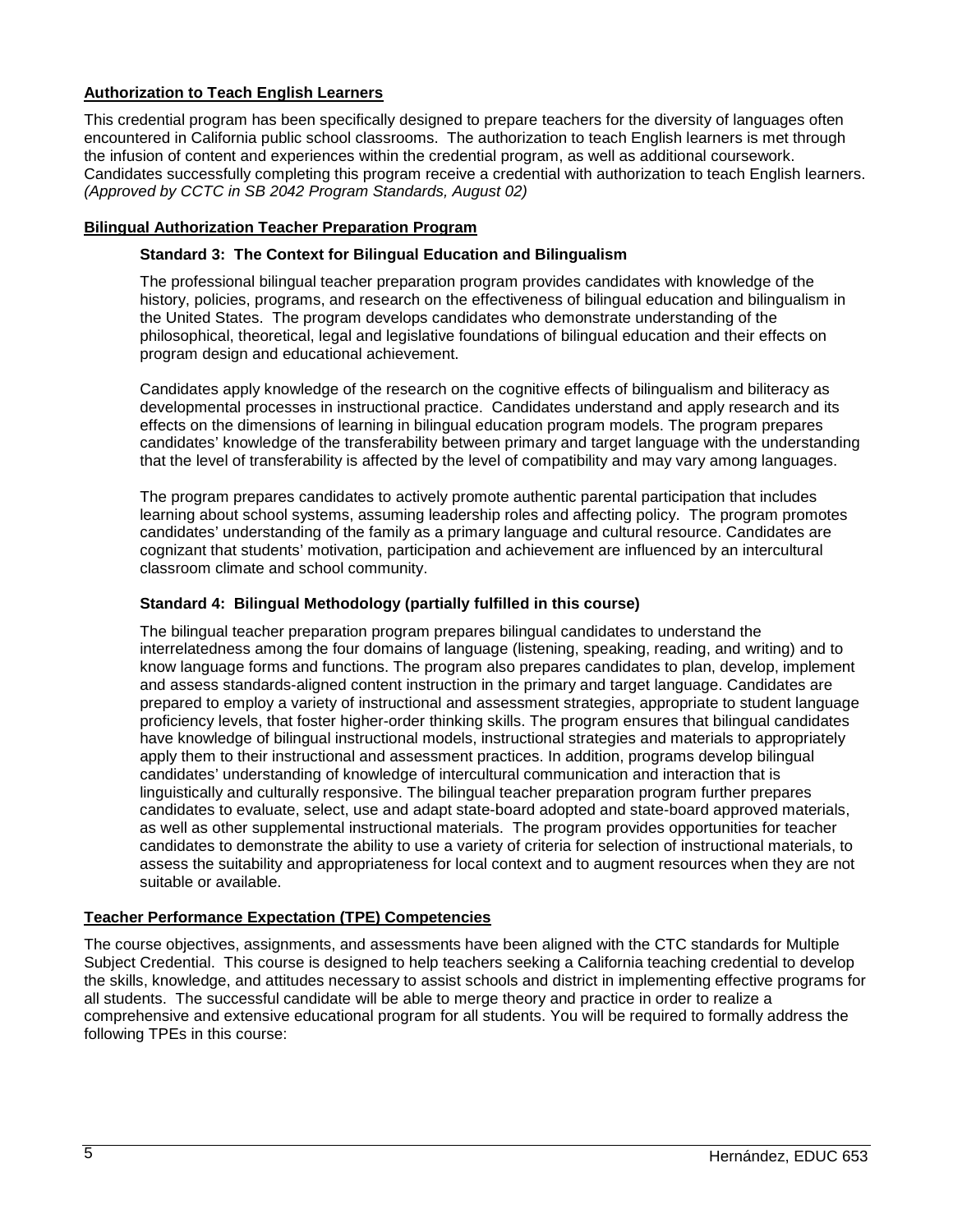### <span id="page-5-0"></span>**TPE 16: Biliteracy**

Candidates for the teaching credential who desire advanced certification in the area of biliteracy will be able to pursue "An Advanced Certificate in Biliteracy Education," entailing preparation on addressing the needs of English learners while demonstrating proficiency in English and Spanish. Candidates, upon completion of the program, will be able to know and apply first and second language pedagogical theories, principles, and instructional practices for biliteracy programs. It is expected that candidates will become experts in program design, curriculum development, implementation, and evaluation of program effectiveness. Candidates will also become knowledgeable in assessing and addressing the needs of biliterate students, to include cognition, cultural differences, and language development. It is the expectation of this Certification that the primary languages will be maintained and enhanced as a second language is added in an effort to create students who are proficient in two languages.

### <span id="page-5-1"></span>**Teacher Performance Assessment**

Beginning July 1, 2008 all California credential candidates must successfully complete a state-approved Teacher Performance Assessment (TPA), as part of the credential program of preparation. During the 2015-16 academic year the CSUSM credential programs will use either the CalTPA (California Teacher Performance Assessment) or the edTPA (Educative Teacher Performance Assessment).

<span id="page-5-2"></span>Check with your program coordinator to determine which assessment is used for your credential program.

### **CalTPA**

To assist with your successful completion of the CalTPA, a series of informational seminars are offered over the course of the program. TPA related questions and logistical concerns are to be addressed during the seminars. Your attendance to TPA seminars will greatly contribute to your success on the assessment. The CalTPA Candidate Handbook, TPA seminar schedule, and other TPA support materials may be found on the SOE website:

<http://www.csusm.edu/education/CalTPA/ProgramMaterialsTPA.html>

### <span id="page-5-3"></span>**edTPA**

Beginning in fall 2015, for newly entering initial candidates, the CSUSM assessment system is the edTPA. To assist with your successful completion of the edTPA, a capstone class is part of your curriculum. In this class edTPA related questions and logistical concerns are addressed. Additional support materials are available on the edTPA website: [http://www.edtpa.com/PageView.aspx?f=GEN\\_Candidates.html](http://www.edtpa.com/PageView.aspx?f=GEN_Candidates.html)

Additionally, to support your success in your credential program and with TPA, SOE classes use common pedagogical language, lesson plans (lesson designs), and unit plans (unit designs).

#### <span id="page-5-4"></span>**Assessment of Professional Dispositions**

Assessing a candidate's dispositions within a professional preparation program is recognition that teaching and working with learners of all ages requires not only specific content knowledge and pedagogical skills, but positive attitudes about multiple dimensions of the profession. The School of Education has identified six dispositions – social justice and equity, collaboration, critical thinking, professional ethics, reflective teaching and learning, and life-long learning—and developed an assessment rubric. For each dispositional element, there are three levels of performance - *unacceptable*, *initial target*, and *advanced target*. The description and rubric for the three levels of performance offer measurable behaviors and examples.

The assessment is designed to provide candidates with ongoing feedback for their growth in professional dispositions and includes a self-assessment by the candidate. The dispositions and rubric are presented, explained and assessed in one or more designated courses in each program as well as in clinical practice. Based upon assessment feedback candidates will compose a reflection that becomes part of the candidate's Teaching Performance Expectation portfolio. Candidates are expected to meet the level of *initial target* during the program.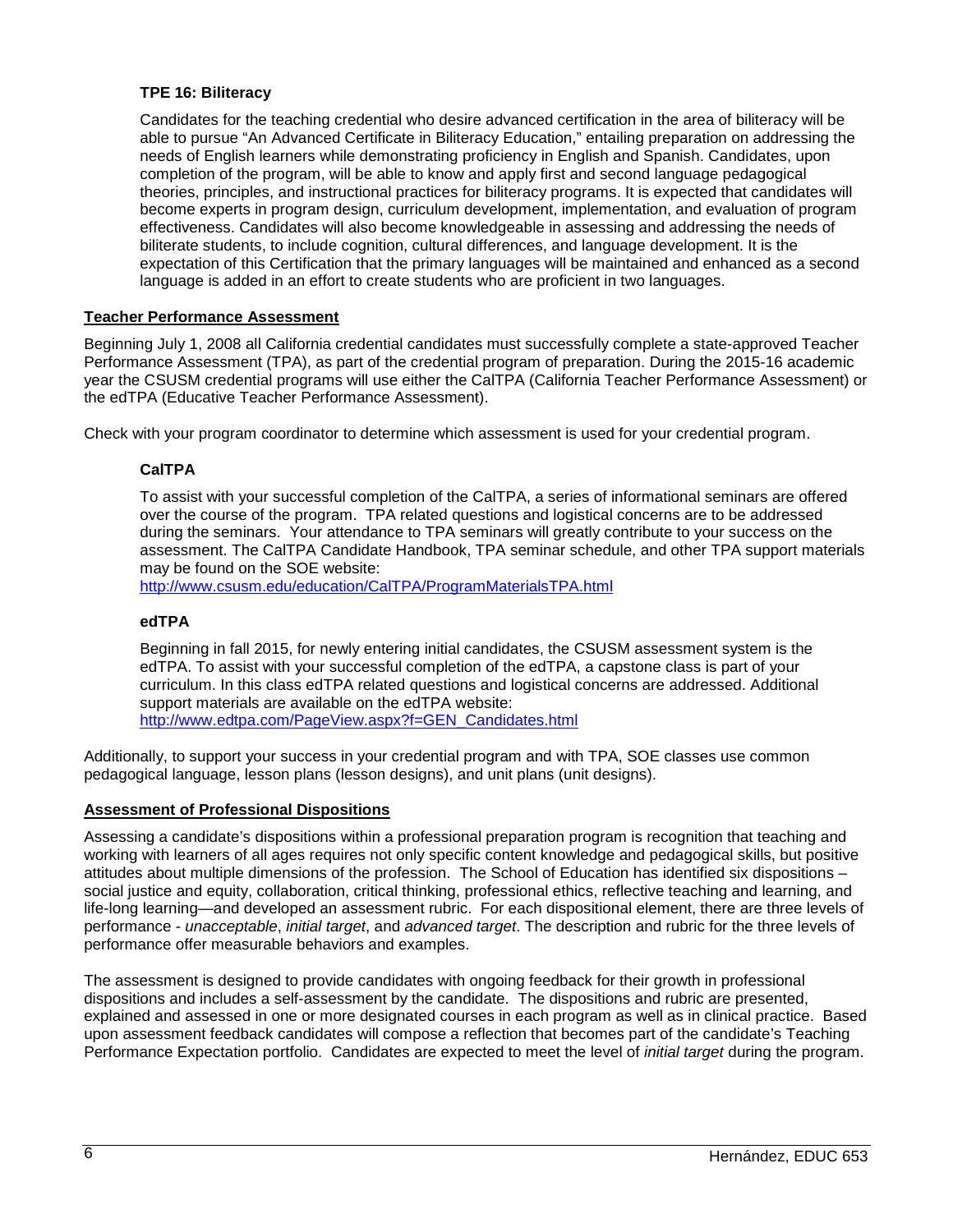### **GENERAL CONSIDERATIONS**

### <span id="page-6-1"></span><span id="page-6-0"></span>**School of Education Attendance Policy**

Due to the dynamic and interactive nature of courses in the School of Education, all candidates are expected to attend all classes and participate actively. At a minimum, candidates must attend more than 80% of class time, or s/he may not receive a passing grade for the course at the discretion of the instructor. Individual instructors may adopt more stringent attendance requirements. Should the candidate have extenuating circumstances, s/he should contact the instructor as soon as possible. *(Adopted by the COE Governance Community, December, 1997).*

For this course: Students missing more than one class session cannot earn an A or A-. Students missing more than two class sessions cannot earn a B or B+. Arriving late or leaving early by more than 20 minutes to class counts as an absence. Illness and emergencies are considered on a case-by-case basis. However, notifying the instructor does not constitute an excuse. All assignments must be turned in on due date even in case of an absence. Unless extraordinary circumstances are made known, this is not negotiable.

### <span id="page-6-2"></span>**CSUSM Academic Honesty Policy**

Students will be expected to adhere to standards of academic honesty and integrity, as outlined in the Student Academic Honesty Policy. All assignments must be original work, clear and error-free. All ideas/material that are borrowed from other sources must have appropriate references to the original sources. Any quoted material should give credit to the source and be punctuated accordingly.

Academic Honesty and Integrity: Students are responsible for honest completion and representation of their work. Your course catalog details the ethical standards and penalties for infractions. There will be zero tolerance for infractions. If you believe there has been an infraction by someone in the class, please bring it to the instructor's attention. The instructor reserves the right to discipline any student for academic dishonesty, in accordance with the general rules and regulations of the university. Disciplinary action may include the lowering of grades and/or the assignment of a failing grade for an exam, assignment, or the class as a whole.

Incidents of Academic Dishonesty will be reported to the Dean of Students. Sanctions at the University level may include suspension or expulsion from the University. Refer to the full Academic Honesty Policy at: [http://www.csusm.edu/policies/active/documents/Academic\\_Honesty\\_Policy.html](http://www.csusm.edu/policies/active/documents/Academic_Honesty_Policy.html)

For this class: All written work and oral presentation assignments must be original work. All ideas/materials that are borrowed from other sources must have appropriate references to the original sources. Any quoted material should give credit to the source and be punctuated with quotation marks.

#### <span id="page-6-3"></span>**Plagiarism**

As an educator, it is expected that each candidate will do his/her own work, and contribute equally to group projects and processes. Plagiarism or cheating is unacceptable under any circumstances. If you are in doubt about whether your work is paraphrased or plagiarized see the Plagiarism Prevention for Students website [http://library.csusm.edu/plagiarism/index.html.](http://library.csusm.edu/plagiarism/index.html) If there are questions about academic honesty, please consult the University catalog.

#### <span id="page-6-4"></span>**Students with Disabilities Requiring Reasonable Accommodations**

Students with disabilities who require reasonable accommodations must be approved for services by providing appropriate and recent documentation to the Office of Disabled Student Services (DSS). This office is located in Craven Hall 4300, and can be contacted by phone at (760) 750-4905, or TTY (760) 750-4909. Students authorized by DSS to receive reasonable accommodations should meet with their instructor during office hours or, in order to ensure confidentiality, in a more private setting.

#### <span id="page-6-5"></span>**All University Writing Requirement**

Writing requirements for this class will be met as described in the assignments. Every 3-unit course at the university, including this one, must have a writing requirement of at least 2500 words.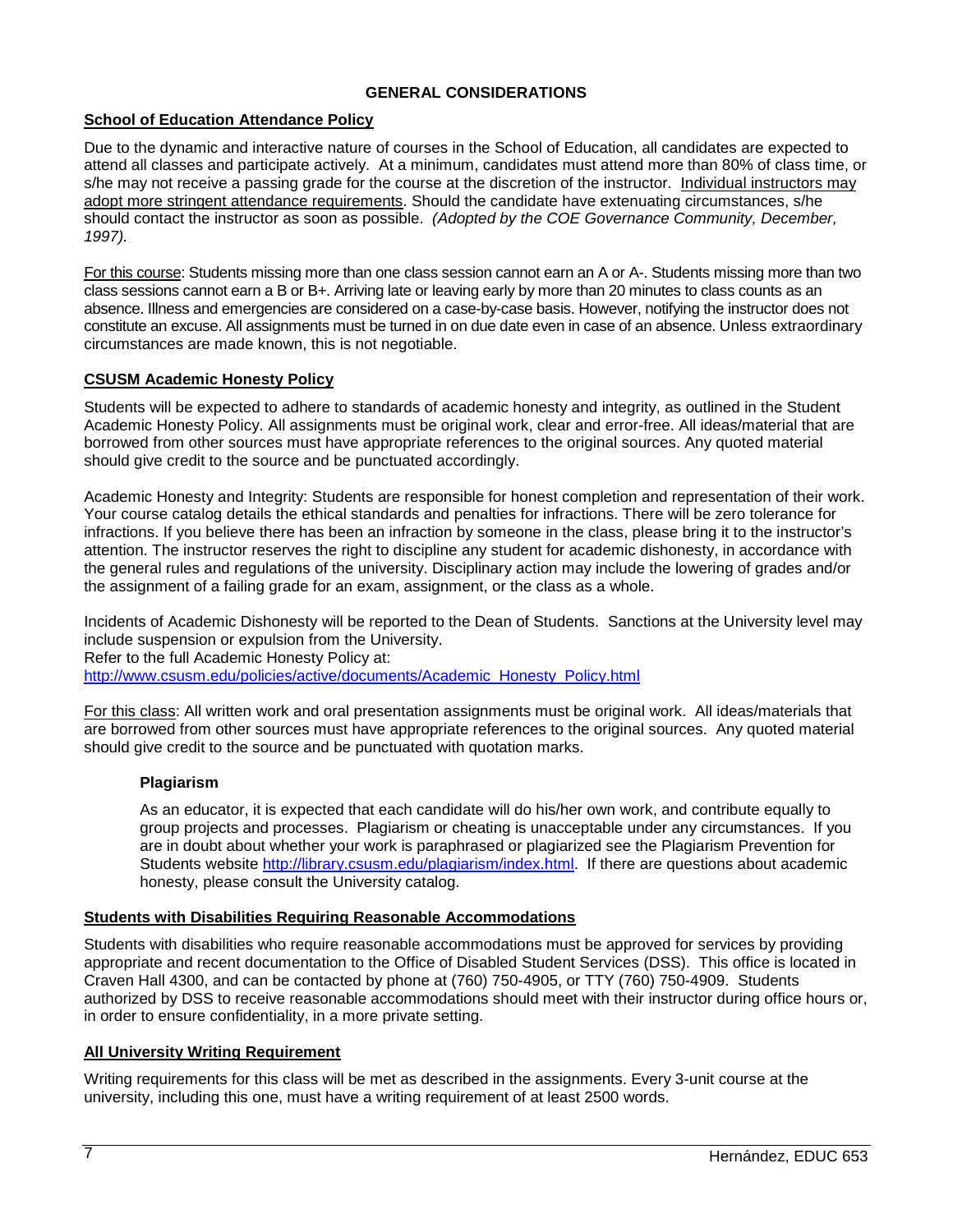## <span id="page-7-0"></span>**Course Format**

This course format is offered in a traditional face-to-face instruction following a 16-week cycle.

### <span id="page-7-1"></span>**Use of Technology**

Candidates are expected to demonstrate competency in the use of various forms of technology (i.e. word processing, electronic mail, Moodle, use of the Internet, and/or multimedia presentations). Specific requirements for course assignments with regard to technology are at the discretion of the instructor. Keep a digital copy of all assignments for use in your teaching portfolio. All assignments will be submitted online, and some will be submitted in hard copy as well. Details will be given in class.

### <span id="page-7-2"></span>**Electronic Communication Protocol**

Electronic correspondence is a part of your professional interactions. If you need to contact the instructor, e-mail is often the easiest way to do so. It is my intention to respond to all received e-mails in a timely manner. Please be reminded that e-mail and on-line discussions are a very specific form of communication, with their own nuances and etiquette. For instance, electronic messages sent in all upper case (or lower case) letters, major typos, or slang, often communicate more than the sender originally intended. With that said, please be mindful of all e-mail and on-line discussion messages you send to your colleagues, to faculty members in the School of Education, or to persons within the greater educational community. All electronic messages should be crafted with professionalism and care.

Things to consider:

- Would I say in person what this electronic message specifically says?
- How could this message be misconstrued?
- Does this message represent my highest self?
- Am I sending this electronic message to avoid a face-to-face conversation?

In addition, if there is ever a concern with an electronic message sent to you, please talk with the author in person in order to correct any confusion.

### **COURSE REQUIREMENTS AND GRADED COURSE COMPONENTS**

<span id="page-7-3"></span>Teacher education is a professional preparation program. It is expected that students will come to class prepared to discuss the readings, submit required assignments, and participate in class activities. Students are expected to adhere to academic honesty and integrity, standards of dependability, confidentiality and writing achievement. Because it is important for teachers to be able to effectively communicate their ideas to students, parents, colleagues, and administrators, writing that is original, clear and error-free is a priority for the School of Education. It is expected that work will be turned in on time. Note: Professor reserves the right to change, add to, or delete any material or assignment from the course*.*

#### <span id="page-7-4"></span>**Course Assignments – Asignaturas para el curso**

| $\bullet$ | Asistencia, participación, KOSKO, y disposición profesional (discreción del instructor) | 15 puntos        |
|-----------|-----------------------------------------------------------------------------------------|------------------|
| $\bullet$ | 4 Reflexiones de lectura (5 puntos cada una)                                            | 20 puntos        |
| $\bullet$ | Análisis de un estudio sobre la educación bilingüe                                      | 10 puntos        |
| $\bullet$ | Huella de la comunidad                                                                  | 15 puntos        |
| $\bullet$ | Entrevista de padre                                                                     | 15 puntos        |
| $\bullet$ | Lección en español (borrador y copia final)                                             | 15 puntos        |
|           | Historia de tus idiomas                                                                 | 10 puntos        |
|           |                                                                                         | total 100 puntos |
|           |                                                                                         |                  |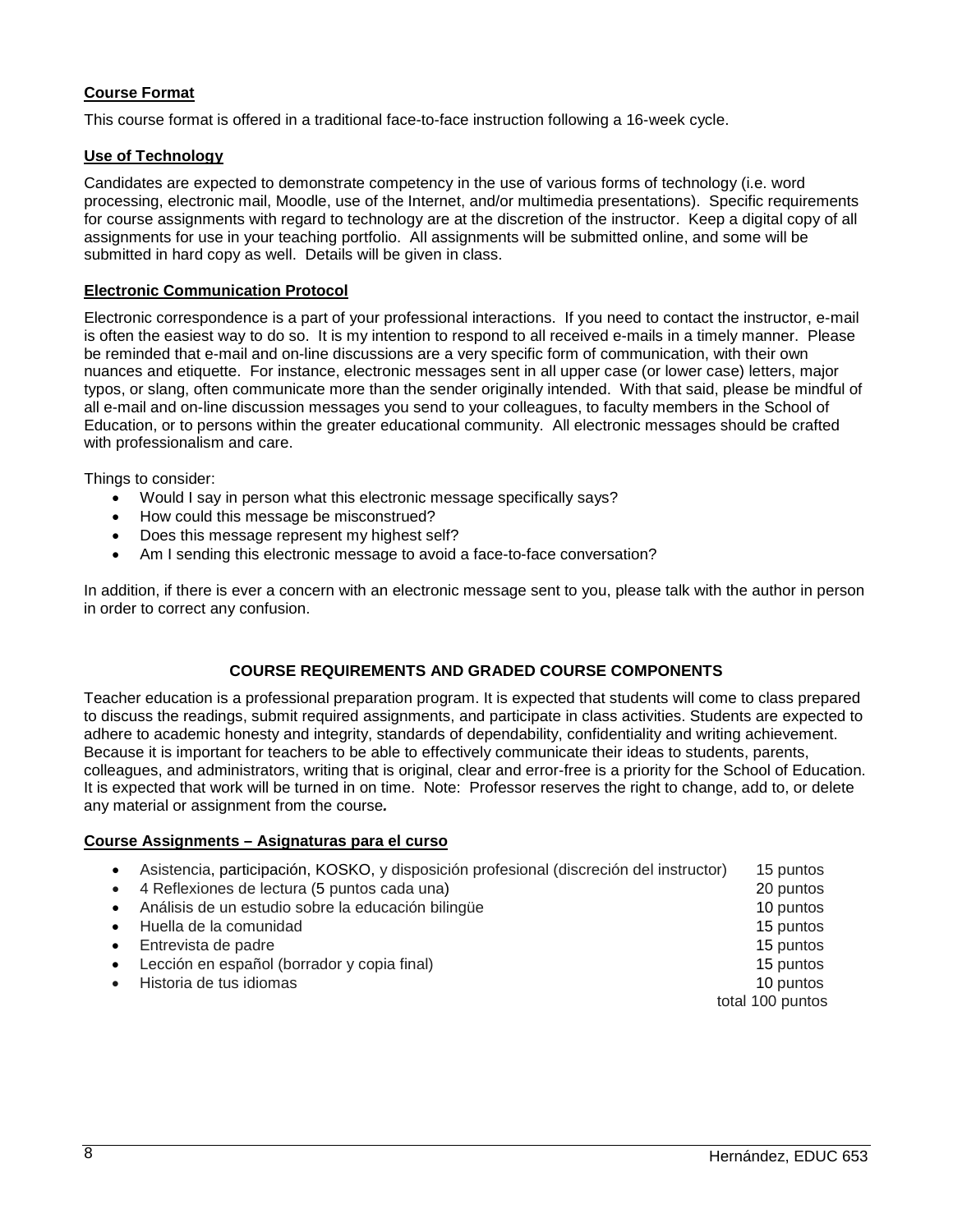### <span id="page-8-0"></span>**Grading Standards and Policy on Late/Missed Work**

All students are expected to participate in class activities and demonstrate reflective learning. It is important that students are well prepared for course sessions by completing the readings and assignments scheduled before the class meeting. Assignments should be typed and double-spaced. Students who wish to revise an assignment must negotiate the requirements of the revision with the instructor. It is expected that work will be turned in on time. Please discuss individual issues with the instructor. **Points will be deducted if assignments are submitted late (10% penalty per day late; no credit will be awarded if the assignment is one week late).** A minimum of a C+ is required to pass this course.

| $90 - 94$ A- |
|--------------|
| $83 - 86 B$  |
| $77 - 79$ C+ |
| $70 - 72$ C- |
|              |

<span id="page-8-1"></span>This course is a graduate level course; therefore the minimal passing grade is a B-.

## **DESCRIPTION OF ASSIGNMENTS | DESCRIPCIÓN DE ASIGNATURAS**

Las sesiones de clase se publicarán semanalmente en la página red del curso EDUC 653 (Cursos Cougar).

### <span id="page-8-2"></span>**Attendance, Professional Disposition, and Class Participation & KOSKO**

Asistencia, disposición profesional y participación en clase 15 puntos 15 puntos

La expectativa es que van a asistir a todas las sesiones de clase preparados para participar activamente en las actividades, grupos, intercambio de ideas, diversos puntos de vista y temas relacionados con las lecturas asignadas. Por favor, consulte las directrices de la Póliza de Asistencia de la Escuela de Educación | **School of Education Attendance Policy** y los requisitos de asistencia para este curso.

Los maestros acreditados son evaluados en "sus funciones y responsabilidades" por sus administradores. La puntualidad, la asistencia, la colaboración con los colegas y la profesionalidad son elementos de la evaluación. Su disposición profesional está relacionada con la forma en que se comporta en clase y el respeto mutuo. Por favor, comunique cualquier asunto de asistencia o de la disposición personal directamente con el instructor. También, mantenga un registro de su asistencia y asignaturas este semestre.

> Dispositions and Disposition Rubric for the School of Education, CSUSM <http://www.csusm.edu/education/ClinicalPractice/HandbookSS.html>

#### <span id="page-8-3"></span>**KOSKO Project/Proyecto iEARN/Orillas (Global Learning Networks)**

Parte de la participación de la clase Estándar 5 – Cultura **KOSKO - Knowing Our Students, Knowing Ourselves: Exchange for Future Teachers**

Este proyecto tomará efecto con otras universidades en Latinoamérica. El proyecto todavía no se ha decidido entre los directores internacionales. Daré más información en clase acerca de este proyecto y la comunicación o actividades entre los docentes en otros países. Pending further notice on requirements.

iEARN (International Education and Resource Network) es una red global que apoya a más de 50,000 maestros y 2 millones de jóvenes en más de 140 países para colaborar a través de proyectos. Desde 1988, iEARN ha sido pionera en el uso de tecnologías interactivas para que los estudiantes puedan participar en proyectos educativos con colegas en otras partes del mundo.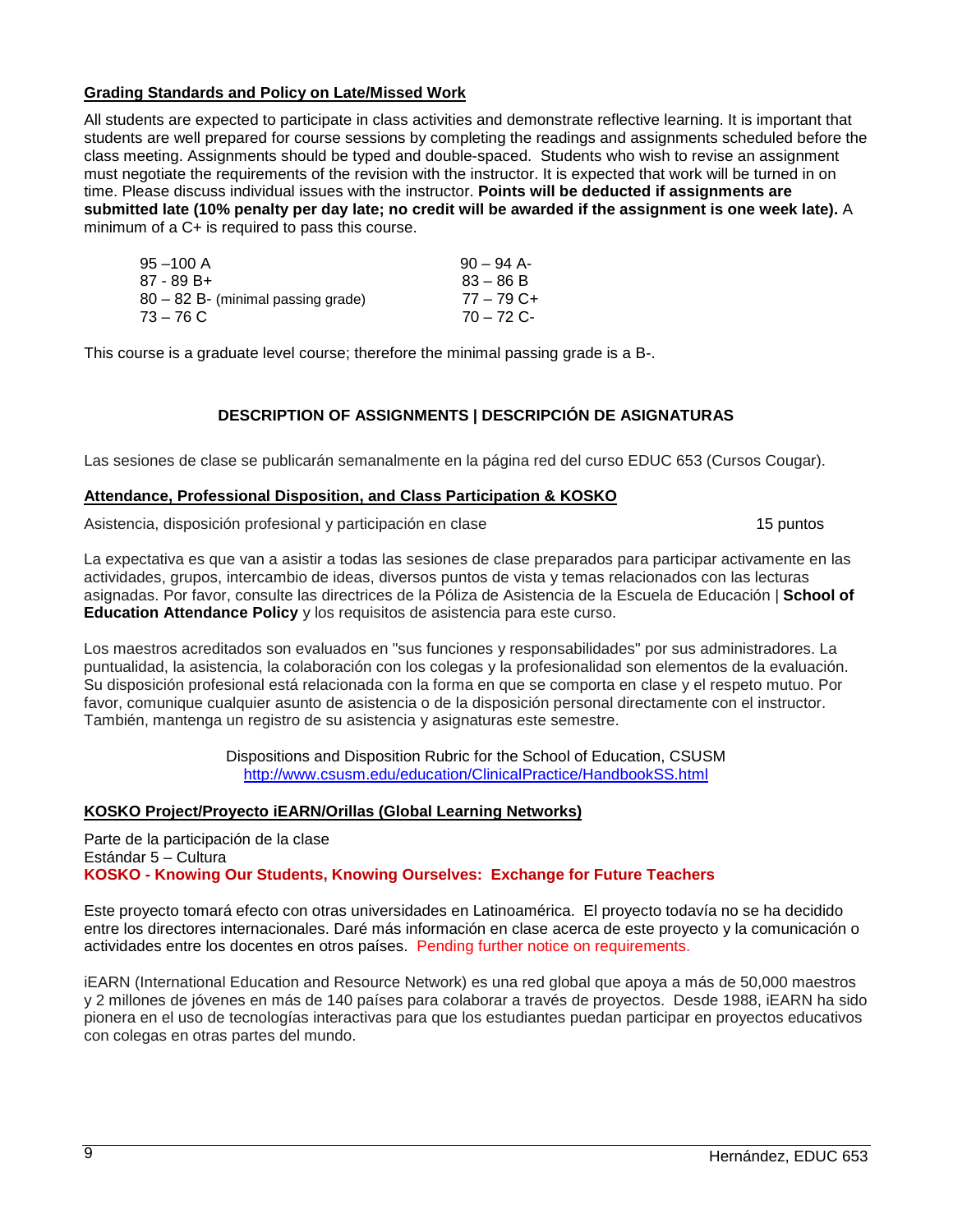#### iEARN es:

- un ambiente seguro y estructurado en el cual los estudiantes pueden comunicarse
- una comunidad de maestros, profesores y alumnos
- una plataforma para escribir y leer con un propósito
- una comunidad inclusiva y culturalmente diversa

### <span id="page-9-0"></span>**Four Reading Reflections**

Cuatro reflexiones de lectura (5 puntos cada una) 20 puntos

Las reflexiones sobre sus lecturas se deben entregar en las fechas indicadas en el esquema del curso. Envíen copias electrónicas de los cuatro analices de lectura en nuestro Curso Cougar. Las reflexiones deben incluir:

Una reflexión de las lecturas (no un resumen – ya el profesor y tus colegas han leído el texto), incluye las conexiones que se pueden hacer entre las ideas que presenta el texto y la enseñanza de los estudiantes, con ejemplos específicos de tus experiencias durante las observaciones o práctica clínica en las escuelas, tutorías u otras experiencias personales en diversos entornos. Conecta la lectura con ejemplos (evidencia del texto). Cita el texto o autor en sus escrituras. Piensa en los conceptos principales y tus entendimientos del texto.

- ¿Cuáles son los métodos o estrategias que te gustaría poner en práctica? ¿Por qué?
- ¿Qué nuevas ideas surgen de las lecturas? Explica.
- ¿Cuál es la importancia de los conceptos para un maestro/a o sus estudiantes? ¿Por qué?
- ¿Cuál es el motivo que el autor del texto presenta estas ideas? ¿Por qué?

Las reflexiones de lectura serán calificadas de acuerdo con la amplitud de la escritura, el análisis de las ideas, la comprensión de los temas, las conexiones de las lecturas con las experiencias de los candidatos, y con aspectos a la instrucción de los estudiantes que aprenden inglés como segunda lengua (English Learners / aprendices de inglés).

| Reading Reflection – Rubric Score ___________ (5 pts.) |                                                                                                                                                                                                                                                                                                                       |                                                                                                                                                                                                                                                                                                                    |                                                                                                                                                                                                                                                          |
|--------------------------------------------------------|-----------------------------------------------------------------------------------------------------------------------------------------------------------------------------------------------------------------------------------------------------------------------------------------------------------------------|--------------------------------------------------------------------------------------------------------------------------------------------------------------------------------------------------------------------------------------------------------------------------------------------------------------------|----------------------------------------------------------------------------------------------------------------------------------------------------------------------------------------------------------------------------------------------------------|
| <b>Criteria</b>                                        | <b>Credit Range</b><br>Minimal or None 0-1 pts.                                                                                                                                                                                                                                                                       | <b>Credit Range</b><br>Approaching, 2-3pts.                                                                                                                                                                                                                                                                        | <b>Credit Range</b><br>Meets 4-5 pts.                                                                                                                                                                                                                    |
| <b>Comprehensiveness</b>                               | Response lacked reference to<br>the required readings.                                                                                                                                                                                                                                                                | Response referenced some of<br>the required readings.                                                                                                                                                                                                                                                              | Response referenced all<br>required readings.                                                                                                                                                                                                            |
| <b>Analysis</b>                                        | Response lacked an analysis of<br>the readings.                                                                                                                                                                                                                                                                       | Response included a partial<br>analysis – of only one aspect<br>and/or partial article / chapter of<br>the assigned readings.                                                                                                                                                                                      | Response included an analysis<br>of each aspect and/or each<br>article/chapter of the assigned<br>readings.                                                                                                                                              |
| Insightful<br><b>Connections</b>                       | No connections were made<br>between the topic(s) and the<br>candidate's experiences with<br>English learners.                                                                                                                                                                                                         | A connection was made<br>between the topic(s) and the<br>student's experiences with<br>English learners that did not<br>demonstrate understanding of<br>the application of the reading<br>topic(s) to practice.                                                                                                    | Connections were made<br>between the topic(s) and the<br>student's experiences with<br>English learners -<br>demonstrating application to<br>practice.                                                                                                   |
| <b>Conventions</b>                                     | Paper written with various<br>errors in Spanish. Writing<br>distracted the reader's<br>comprehension. Candidate<br>followed none/limited directions<br>on how to structure and submit<br>reading reflection. Candidate<br>demonstrated none/limited<br>engagement & participation in<br>group discussions in Spanish. | Paper written with some errors<br>in Spanish. However, writing<br>does not distract the reader's<br>comprehension. Candidate<br>followed some directions on<br>how to structure and submit<br>reading reflection. Candidate<br>demonstrated some<br>engagement & participation in<br>group discussions in Spanish. | Paper well written with minimal<br>errors in Spanish. Candidate<br>has followed all directions on<br>how to structure and submit<br>reading reflection. Candidate<br>demonstrated full engagement<br>& participation in group<br>discussions in Spanish. |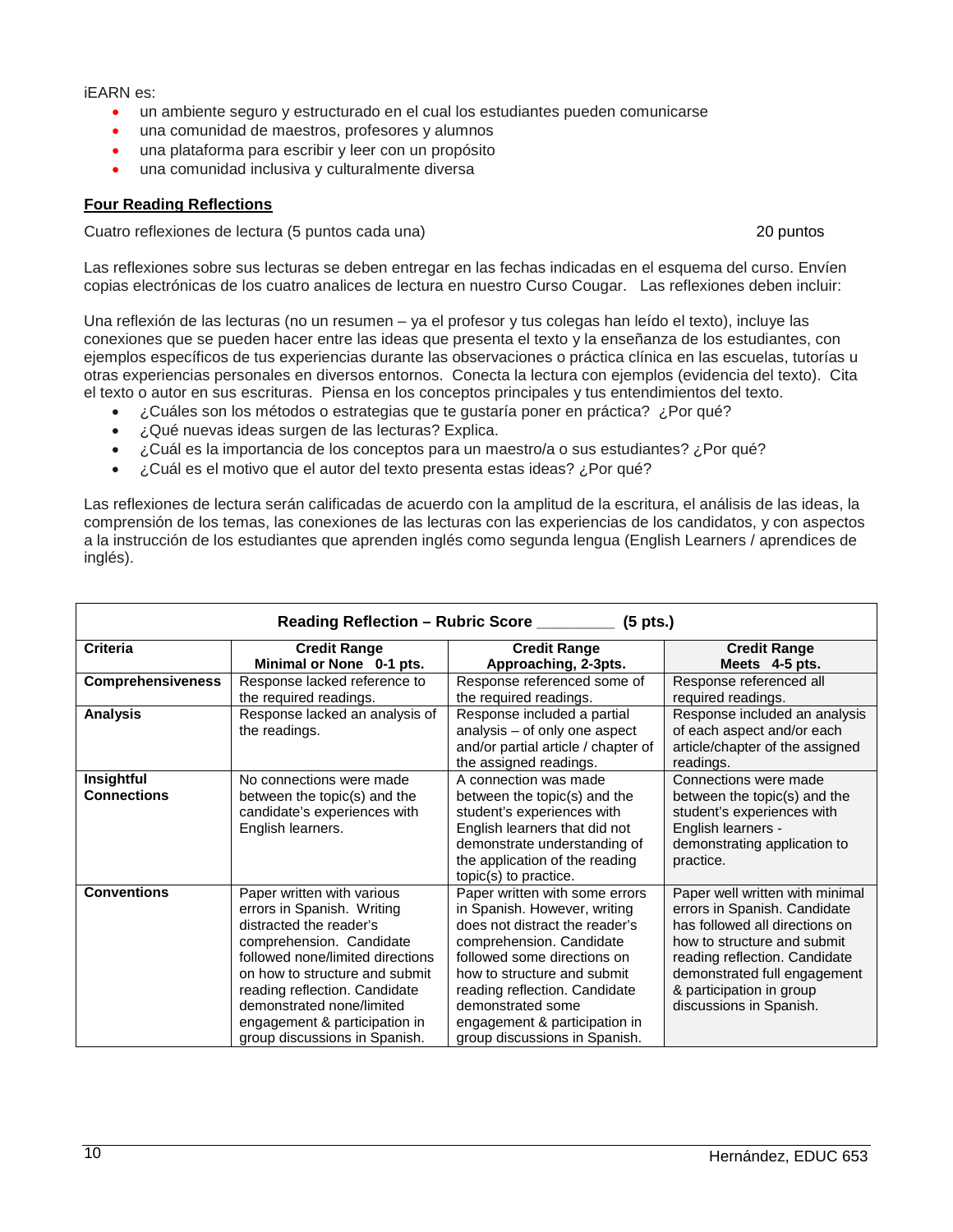### <span id="page-10-0"></span>**Bilingual / Multilingual Research Review**

Análisis de un estudio sobre la educación bilingüe / multilingüe 10 puntos

Esta tarea debe ser cumplida en parejas. Para esta tarea, cada pareja buscará y seleccionará un artículo de investigación publicado en los últimos 5 años en la educación bilingüe o multilingüe.

Van a leer el artículo y proporcionarán un resumen / análisis de la investigación incluyendo como se relaciona la investigación a los programas de enseñanza bilingüe / multilingüe. El resumen incluirá 2-3 páginas escritas con una bibliografía. La puntuación incluye el resumen con la bibliografía y su presentación.

Por ejemplo, si leen un artículo sobre los resultados de algún programa bilingüe, entonces van dar ejemplos de cómo estos resultados pueden informar a las escuelas que tienen estos tipos de programas bilingüe/multilingües. Traten de conectar las ideas de la investigación a los tipos de programas que tenemos en CA o en los EE.UU. ¿Qué nuevas ideas surgen de estos resultados para mejorar los programas en nuestra área, CA o EE.UU.?

Las parejas presentarán una plática corta en clase de 15 minutos sobre su artículo de investigación y las conexiones con las escuelas. Las presentaciones tomarán efecto durante el transcurso del semestre. Tendremos una lista para apuntar las presentaciones de los grupos. Así todos pueden aprender de recientes investigaciones sobre la educación bilingüe/multilingüe y como aplicar los resultados para mejorar nuestros programas. Queremos programas bilingües/multilingües que tengan éxito para todos los niños/jóvenes en cuanto la enseñanza académica y la adquisición de lenguas.

Después de cada presentación, sus compañeros brindarán retroalimentación verbal. La profesora ofrecerá sus comentarios. Entregarán su papel y el artículo de la investigación al Curso Cougar para recibir su puntuación.

| Bilingual / Multilingual Research Review - Rubric Score _____<br>$(10 \text{ pts.})$ |                                                                                                                                                                                                              |                                                                                                                                                                                                                   |                                                                                                                                                                                     |
|--------------------------------------------------------------------------------------|--------------------------------------------------------------------------------------------------------------------------------------------------------------------------------------------------------------|-------------------------------------------------------------------------------------------------------------------------------------------------------------------------------------------------------------------|-------------------------------------------------------------------------------------------------------------------------------------------------------------------------------------|
| <b>Criteria</b>                                                                      | <b>Credit Range</b><br>Minimal or None 0-5 pts.                                                                                                                                                              | <b>Credit Range</b><br>Approaching, 6-7pts.                                                                                                                                                                       | <b>Credit Range</b><br>Meets 8-10 pts.                                                                                                                                              |
| <b>Summary</b>                                                                       | Review did not include a<br>summary of the research article.<br>APA formatting was not used.<br>Fair presentation in Spanish.                                                                                | Review included a partial<br>summary of the research - reader<br>could not fully understand the<br>findings. APA formatting was<br>partially used. Good presentation<br>in Spanish.                               | Review included a full summary of<br>the research $-$ the reader can fully<br>understand the findings. APA<br>format used through the review.<br>Excellent presentation in Spanish. |
| <b>Analysis</b>                                                                      | Review did not include an<br>analysis of the research article.                                                                                                                                               | Review included a partial analysis<br>of the investigation – the student<br>provided a surface analysis of the<br>significance of the research that<br>did not show his/her full<br>understanding of the research | Review included a full analysis of<br>the investigation $-$ the student<br>provided an in-depth analysis of<br>the significance of the research.                                    |
| <b>Application of</b><br>Research to a<br><b>Bilingual</b><br><b>Setting</b>         | Review did not include an<br>application of the research to a<br>bilingual teaching setting.                                                                                                                 | Review included a partial<br>application of the research to a<br>bilingual teaching setting - one<br>partially developed example.                                                                                 | Review included a comprehensive<br>application of the research to a<br>bilingual teaching setting with<br>several well-developed examples.                                          |
| <b>Conventions</b>                                                                   | Paper written with various<br>errors in Spanish. Writing<br>distracted the reader's<br>comprehension. Candidate<br>followed none/limited directions<br>on how to structure and submit<br>summary & analysis. | Paper written with some errors in<br>Spanish. However, writing does<br>not distract the reader's<br>comprehension. Candidate<br>followed some directions on how<br>to structure and submit summary<br>& analysis. | Paper well written with minimal<br>errors in Spanish. Candidate has<br>followed all directions on how to<br>structure and submit summary &<br>analysis.                             |

Consulten la página red de la American Psychological Association (APA) para aprender la forma correcta de escribir un manuscrito universitario con referencias y citas apropiadas para eliminar posibilidades de plagia. Vayan a [http://www.apastyle.org/elecsource.html.](http://www.apastyle.org/elecsource.html)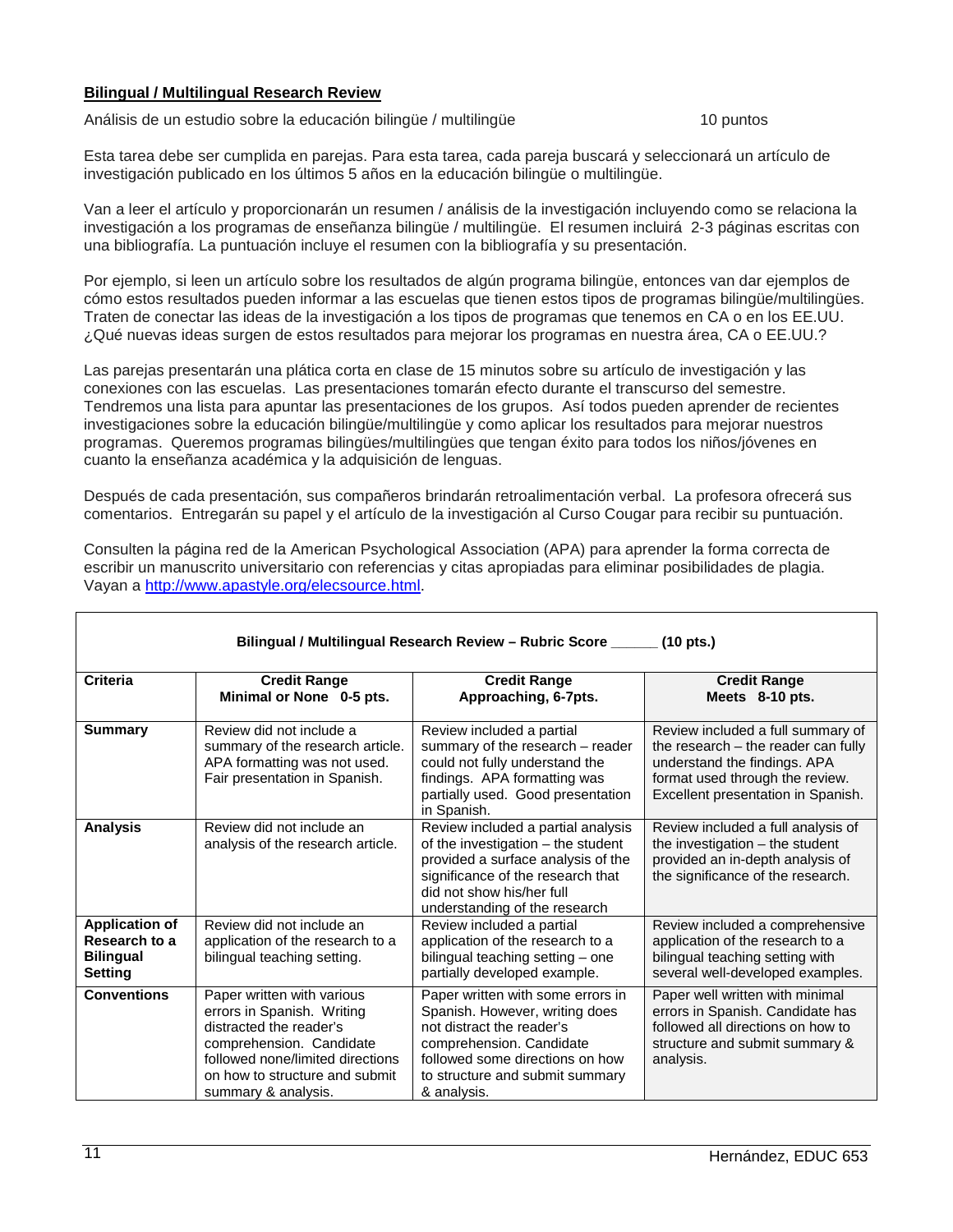### <span id="page-11-0"></span>**Community Footprint**

#### (Course signature assignment – must be also uploaded to TaskStream) Huella de la comunidad 15 puntos

Los candidatos investigarán el programa bilingüe ofrecido en la escuela donde llevarán a cabo su práctica clínica o enseñanza como parte de la asignación – "Huella de la comunidad." Si usted ya sabe su colocación en un ambiente bilingüe para su práctica, entonces esa será la escuela y la comunidad que examinará. Sin embargo, si usted todavía no sabe su ubicación para la práctica, entonces, seleccione una escuela comunitaria para esta asignatura que ofrezca un programa bilingüe para los estudiantes/aprendices de inglés (English Learners). Consulte con el profesor antes de comenzar la investigación. Si usted y otro compañero están haciendo su práctica clínica en la misma escuela, entonces es posible trabajar juntos en esta tarea – si desean.

Planeen visitar el lugar para recopilar datos e información de fuentes que se pueden incluir como: entrevistas, observaciones, documentos, página web, folletos sobre el programa, vídeo / fotografías de la escuela y / o salones de clases, etc. Con esta información los candidatos deberán presentar a los miembros de la clase una buena imagen de la escuela, el programa bilingüe y la comunidad. Esta presentación (escrita y oral) tiene objetivos múltiples: 1) para presentar la información sobre nuestras comunidades escolares y sus programas bilingües, y 2) para introducir al candidato al proceso y el valor de la etnografía y / o la investigación-acción.

Las presentaciones incluirán:

- 1) las características y componentes del programa bilingüe, al igual que los éxitos y limitaciones del programa,
- 2) los hallazgos basados en la investigación realizada y la comparación de los distintos modelos de programas de educación bilingüe,
- 3) la información de la comunidad que rodea la escuela y sus recursos,
- 4) la presentación de su investigación (es decir… el tipo de programa, los logros de los estudiantes, la alfabetización bilingüe, la participación de los padres, cualificaciones de los maestros, los materiales, los recursos, la ubicación, etc.).

Los candidatos presentarán la eficacia de los modelos de programas basados en las lecturas e investigaciones discutidas hasta ahora en el curso. Los candidatos aplicarán los conocimientos adquiridos durante el curso que son relacionados con los programas que se ofrecen en su práctica clínica / escuelas. Presentarán este análisis y la información de su programa, la escuela y la comunidad en una presentación oral de 15 minutos (en español) durante las sesiones designadas.

Los candidatos serán evaluados por su capacidad del lenguaje español y el contenido de la información. Se usará la rúbrica y la Tabla Resumen: ILR y ACTFL Escalas de dominio del idioma | Summary Table: ILR & ACTFL Scales of Language Proficiency para la evaluación. Más descripciones / detalles y ejemplos serán proporcionados en la clase. **Esta asignatura deberá ser entregada al Curso Cougar y al portafolio de TaskStream**.

| Community Footprint - Rubric Score ______ (15 pts.) |                                                                                                                                                                                                                             |                                                                                                                                                                                                                                                                             |                                                                                                                                                                                                                                                           |
|-----------------------------------------------------|-----------------------------------------------------------------------------------------------------------------------------------------------------------------------------------------------------------------------------|-----------------------------------------------------------------------------------------------------------------------------------------------------------------------------------------------------------------------------------------------------------------------------|-----------------------------------------------------------------------------------------------------------------------------------------------------------------------------------------------------------------------------------------------------------|
| <b>Criteria</b>                                     | <b>Credit Range</b><br>Minimal or None 0-8 pts.                                                                                                                                                                             | <b>Credit Range</b><br>Approaching, 9-11pts.                                                                                                                                                                                                                                | <b>Credit Range</b><br>Meets $12-15$ pts.                                                                                                                                                                                                                 |
| Investigation                                       | Investigation had a limited<br>overview of the school, bilingual<br>program and/or community.<br>The reader found various gaps<br>in the findings .Fair presentation<br>in Spanish, not all visuals &<br>evidence included. | Investigation included a partial<br>overview of the school, bilingual<br>program and community. The<br>reader found gaps in the findings.<br>Good presentation in Spanish<br>included some visuals and some<br>evidence from investigation.                                 | Investigation included a<br>cohesive overview of the school,<br>bilingual program and<br>community. The reader can fully<br>understand the findings.<br>Excellent presentation in<br>Spanish included various visuals<br>and evidence from investigation. |
| Analysis &<br>application to<br>course learnings    | Investigation did not include an<br>analysis of the findings.<br>Evidence weak and lack of<br>connections to the course<br>learnings on bilingual education.                                                                | Investigation included a partial<br>analysis of the findings $-$ the<br>student provided a surface<br>analysis of the program, school<br>and community. Students<br>mentioned some connections to<br>information learned in our course<br>pertaining to bilingual programs. | Investigation included a full<br>analysis of the findings $-$ the<br>student provided an in-depth<br>analysis of the program, school<br>and community, including<br>relevant information learned in<br>our course pertaining to bilingual<br>programs.    |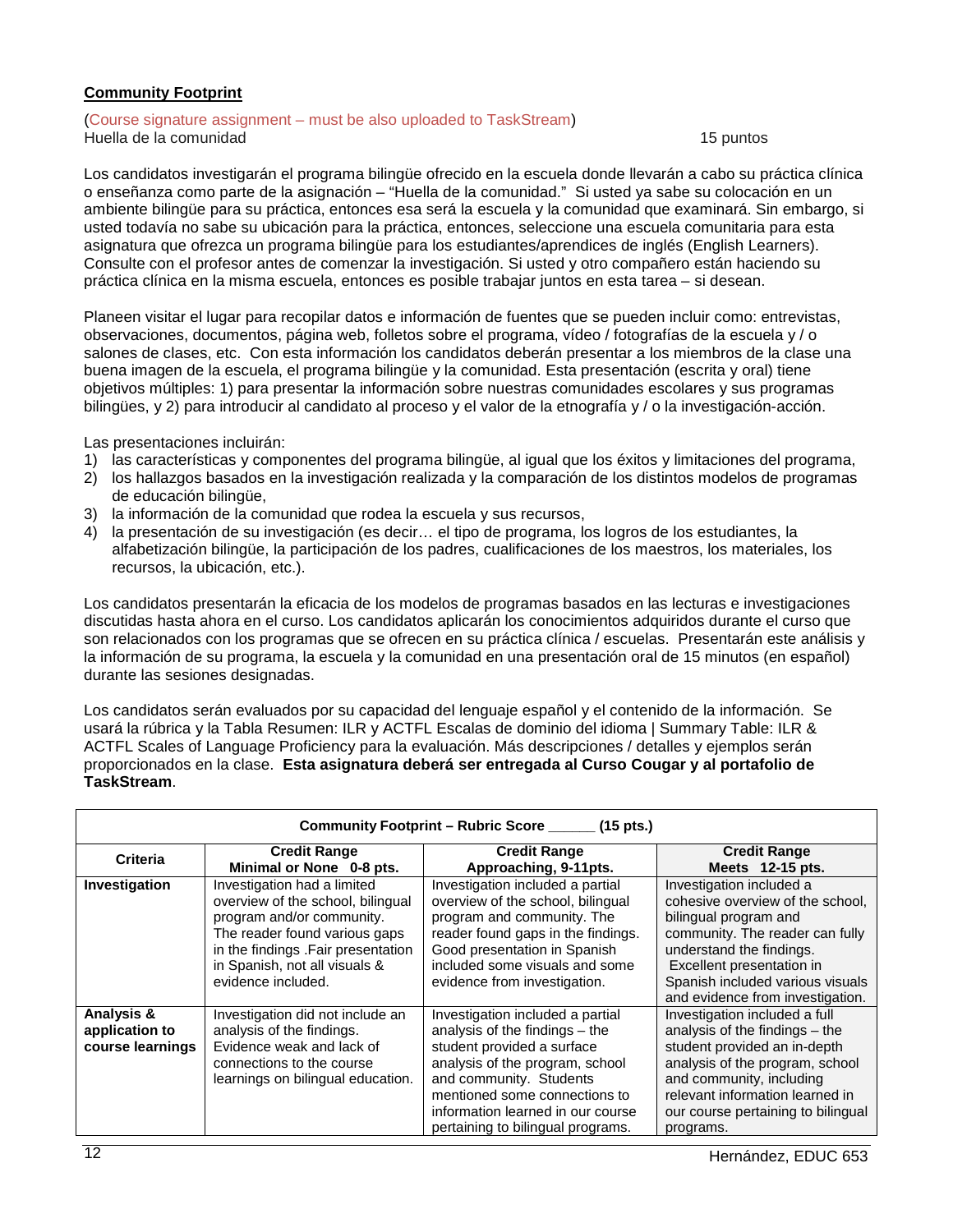| Community Footprint - Rubric Score ______ (15 pts.) |                                                                                                                                                                                                                            |                                                                                                                                                                                                                                 |                                                                                                                                                                       |
|-----------------------------------------------------|----------------------------------------------------------------------------------------------------------------------------------------------------------------------------------------------------------------------------|---------------------------------------------------------------------------------------------------------------------------------------------------------------------------------------------------------------------------------|-----------------------------------------------------------------------------------------------------------------------------------------------------------------------|
| <b>Criteria</b>                                     | <b>Credit Range</b><br>Minimal or None 0-8 pts.                                                                                                                                                                            | <b>Credit Range</b><br>Approaching, 9-11pts.                                                                                                                                                                                    | <b>Credit Range</b><br>Meets 12-15 pts.                                                                                                                               |
| <b>Conventions</b>                                  | Paper or PowerPoint written<br>with various errors in Spanish.<br>Writing distracted the reader's<br>comprehension. Candidate<br>followed none/limited directions<br>on how to structure and submit<br>this investigation. | Paper or PowerPoint written with<br>some errors in Spanish. However,<br>writing does not distract the<br>reader's comprehension.<br>Candidate followed some<br>directions on how to structure and<br>submit this investigation. | Paper or PowerPoint well written<br>with minimal errors in Spanish.<br>Candidate has followed all<br>directions on how to structure<br>and submit this investigation. |

### <span id="page-12-0"></span>**Parent / Guardian Interview Assignment**

#### Entrevista de Padres / Guardián 15 puntos

Para esta tarea se entrevistará a un padre o tutor de un estudiante que sea aprendiz de inglés (English Learner), viene de un país/cultura diferente y ha tenido que aprender el sistema escolar para matricular a su(s) hijo(s) en los EE.UU. Las preguntas pueden ser modificadas para adaptarlas al entrevistado. Acuérdense de usar el término de "usted" cuando hablen con un adulto. Por favor, asegúrese de escribir cada frase claramente ya que van a transcribir las palabras exactas cuando citen a los padres. Si deciden entrevistar a uno de sus propios familiares, se pueden agregar preguntas para satisfacer el objetivo de esta asignatura.

Ejemplo de preguntas para orientar el diálogo:

**Parte 1** - Preguntas acerca de la persona y su experiencia en los EE.UU:

- 1. ¿Cuál es su nombre? Ustedes no van a utilizar el nombre verdadero de la persona. Utilicen un seudónimo.
- 2. ¿De dónde es usted?
- 3. ¿Qué idiomas habla?
- 4. ¿Qué edad tenía cuando llegó por primera vez a los EE.UU.?
- 5. ¿Cuál fue la razón por la cual usted vino a los Estados Unidos?
- 6. ¿Qué dificultades se le enfrentaron cuando llegó a este país?
- 7. ¿Qué es lo que más extraña de su lugar de origen?
- 8. ¿Qué es lo que más le gusta de este país?
- 9. ¿Cuántos años de escuela pudo completar en su país? Esta pregunta puede ser difícil por su sensibilidad – pueden omitirla.

Favor de **NO** preguntar si esta persona o su familia está en los EE.UU. legalmente.

**Parte 2** – Preguntas acerca de la experiencia en las escuelas americanas.

- 1. ¿Ha encontrado alguna diferencia entre el sistema escolar en su país y el sistema de la escuela aquí? ¿Qué diferencias ha encontrado?
- 2. ¿Cómo le informaron acerca de los programas escolares en la escuela? ¿Pudo usted escoger el programa escolar apropiado para su hijo/a? Explique.
- 3. ¿Cómo lo tratan cuando van a la escuela o a la oficina par algún servicio escolar? ¿Hay personas que hablan su idioma nativo para comunicarse con usted?
- 4. ¿Usted participa en algunas actividades escolares? Ejemplos: voluntario en las clases, ir a excursiones escolares, participar en las conferencias, programas educativos, noches escolares, clases para padres, etc.
- 5. ¿Usted participa en algunos concilios escolares o del distrito donde puede dar su opinión? Explique.
- 6. ¿Ha asistido a alguna vez a un junta de la Mesa Directiva del Distrito Escolar | School Board Meeting?
- 7. ¿Qué hace cuando tiene preguntas sobre la instrucción, tareas, o papeles que mandan a la casa? ¿Cómo se comunica? ¿Mandan información de la escuela en su idioma nativo?
- 8. ¿Quién y cómo le informan acerca de los eventos escolares?
- 9. ¿Cuáles son las diferencias o semejanzas entre los maestros y directores en su país a los de aquí?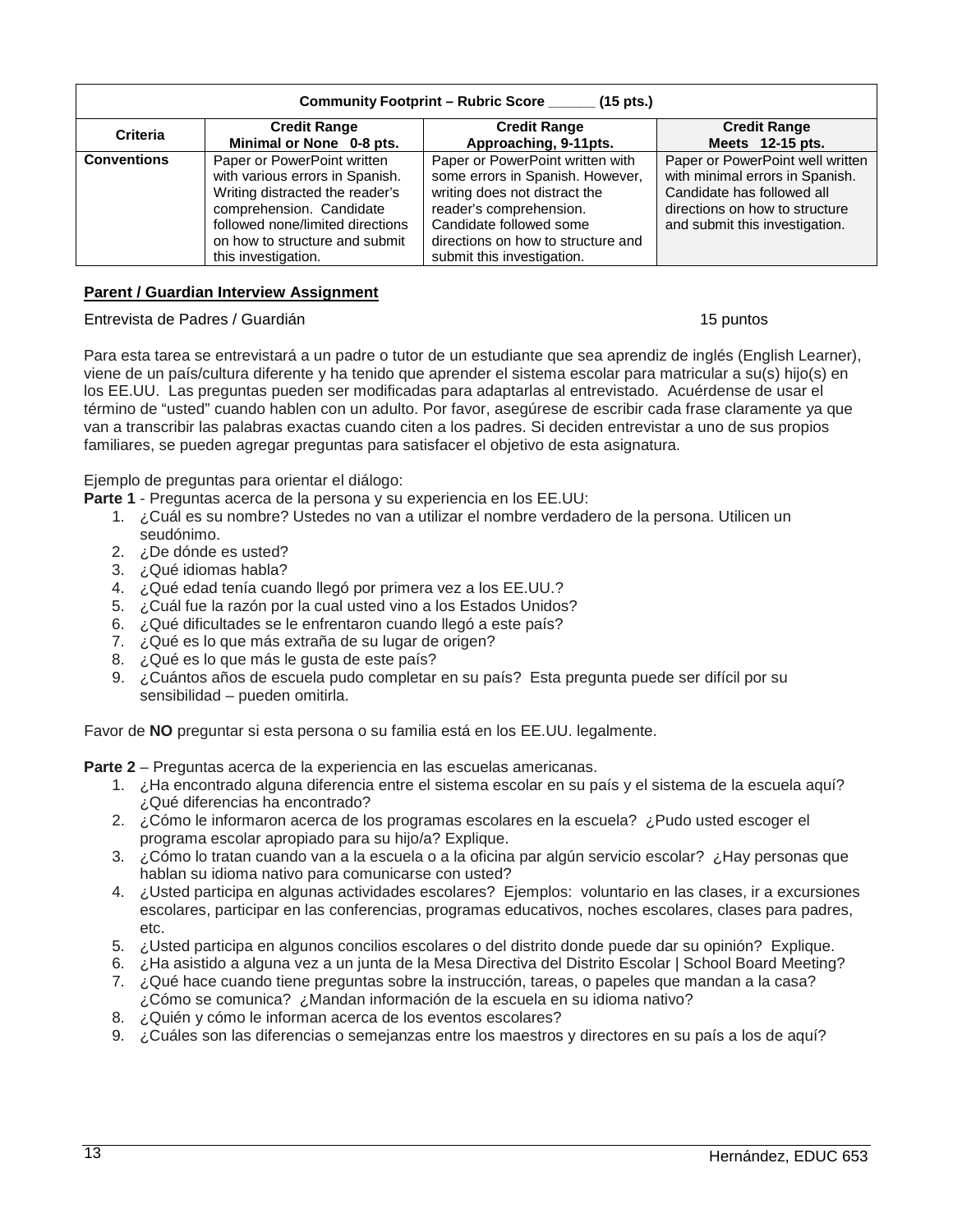### **Parte 3** – la reflexión

- 1. Si pudiera cambiar algo en su vida ¿qué sería?
- 2. ¿Qué le gusta de la escuela de su hijo/a?
- 3. ¿Qué opina sobre la educación bilingüe?
- 4. ¿Qué consejo le daría a sus hijos ahora?
- 5. ¿Qué consejos tiene para otros padres de familia?
- 6. ¿Qué consejo tiene para mí como futuro maestro/a?

Una vez que hayan terminado la entrevista repasen sus notas. Analicen sus experiencias y la del entrevistado durante la entrevista y luego hagan un resumen. Asegúrense de que ustedes citen exactamente las palabras del padre/madre o tutor y no traten de inferir cosas que no se han dicho. Al escribir sus ensayos, asegúrense de proporcionar una introducción indicando cuándo / dónde / cómo se realizó la entrevista. Introduzcan a la persona para el lector y escriban un ensayo narrativo citando palabras de la persona. Sus ensayos deben fluir de una sección a otra, y no deben ser sólo una lista de preguntas y respuestas. Cuenten la historia de la persona y hagan conexiones de como los datos coincidan con lo que hemos leído o aprendido en clase. Si ustedes tienen alguna pregunta por favor hablen con el profesor antes de hacer la entrevista. Más detalles se proporcionarán en clase.

| Rubric for Parent Interview- Rubric Score _______ (15 pts.)        |                                                                                                                                                                                                       |                                                                                                                                                                                                               |                                                                                                                                                            |
|--------------------------------------------------------------------|-------------------------------------------------------------------------------------------------------------------------------------------------------------------------------------------------------|---------------------------------------------------------------------------------------------------------------------------------------------------------------------------------------------------------------|------------------------------------------------------------------------------------------------------------------------------------------------------------|
| Criteria                                                           | <b>Credit Range</b><br>Minimal or None 0-8 pts.                                                                                                                                                       | <b>Credit Range</b><br>Approaching, 9-11pts.                                                                                                                                                                  | <b>Credit Range</b><br>Meets 12-15 pts.                                                                                                                    |
| <b>Content</b>                                                     | Candidate cannot clearly narrate<br>the story of the person who was<br>interviewed and lacks evidence or<br>poorly uses direct quotes. Or<br>paper presented in Q/A format,<br>not a narrative.       | Candidate narrates the story<br>of the person who was<br>interviewed and includes few<br>direct quotes as evidence.                                                                                           | Candidate can accurately<br>and precisely narrate the<br>story of the person who was<br>interviewed and include<br>direct quotes to support<br>statements. |
| <b>Connection to class</b><br>readings and<br>discussions on topic | Candidate lacks relationship of<br>outcomes of the interview to the<br>material being studied in class.                                                                                               | Candidate partly relates the<br>outcomes of the interview to<br>the material being studied in<br>class.                                                                                                       | Candidate clearly relates the<br>outcomes of the interview to<br>the material being studied in<br>class.                                                   |
| <b>Conventions</b>                                                 | Paper written with various errors<br>in Spanish. Writing distracted the<br>reader's comprehension.<br>Candidate followed none/limited<br>directions on how to structure and<br>submit this interview. | Paper written with some<br>errors in Spanish. However,<br>writing does not distract the<br>reader's comprehension.<br>Candidate followed some<br>directions on how to structure<br>and submit this interview. | Paper well written with<br>minimal errors in Spanish.<br>Candidate has followed all<br>directions on how to structure<br>and submit this interview.        |

#### <span id="page-13-0"></span>**Primary Language / Spanish Lesson Plan**

(Course signature assignment – must be also uploaded to TaskStream)

Lección en el lenguaje primario / español 15 points 15 points

Usted tendrá que escribir y presentar una lección con un formato específico (SIOP, CALLA, u otro formato aprobado por el profesor). La lección debe incluir claramente las metodologías de alfabetización bilingüe, los métodos de enseñanza para el desarrollo del idioma español y lo que ha aprendido de las lecturas del curso. Su diseño de la lección debe ser apropiado para el lenguaje primario / español y debe centrarse en el desarrollo del lenguaje en las Artes del Lenguaje Español o en un área del currículo que se ensene en español.

La lección debe representar los estándares en Common Core Español. Los objetivos deben incluir las cuatro áreas del lenguaje (escuchar, hablar, leer y escribir). Tu lección incluirá estándares / objetivos para el contenido y el lenguaje, un plan de evaluación y estrategias de enseñanza que se basan al nivel de las competencias de los estudiantes. La lección debe incluir cualquier transferencia de habilidades / recursos lingüísticos que faciliten el desarrollo del lenguaje. Amplia evidencia en la lección debe apoyar la diferenciación de la enseñanza, las estrategias de andamios, y la interacción del estudiante. La lección debe ser rica y emocionante - capaz de incluir a todos los estudiantes diversos, incluyendo a los estudiantes con dificultades de aprendizaje, al igual que estudiantes que son dotados y talentosos. "!Los estudiantes no podrán esperar a volver a la escuela para recibir otra de sus lecciones!"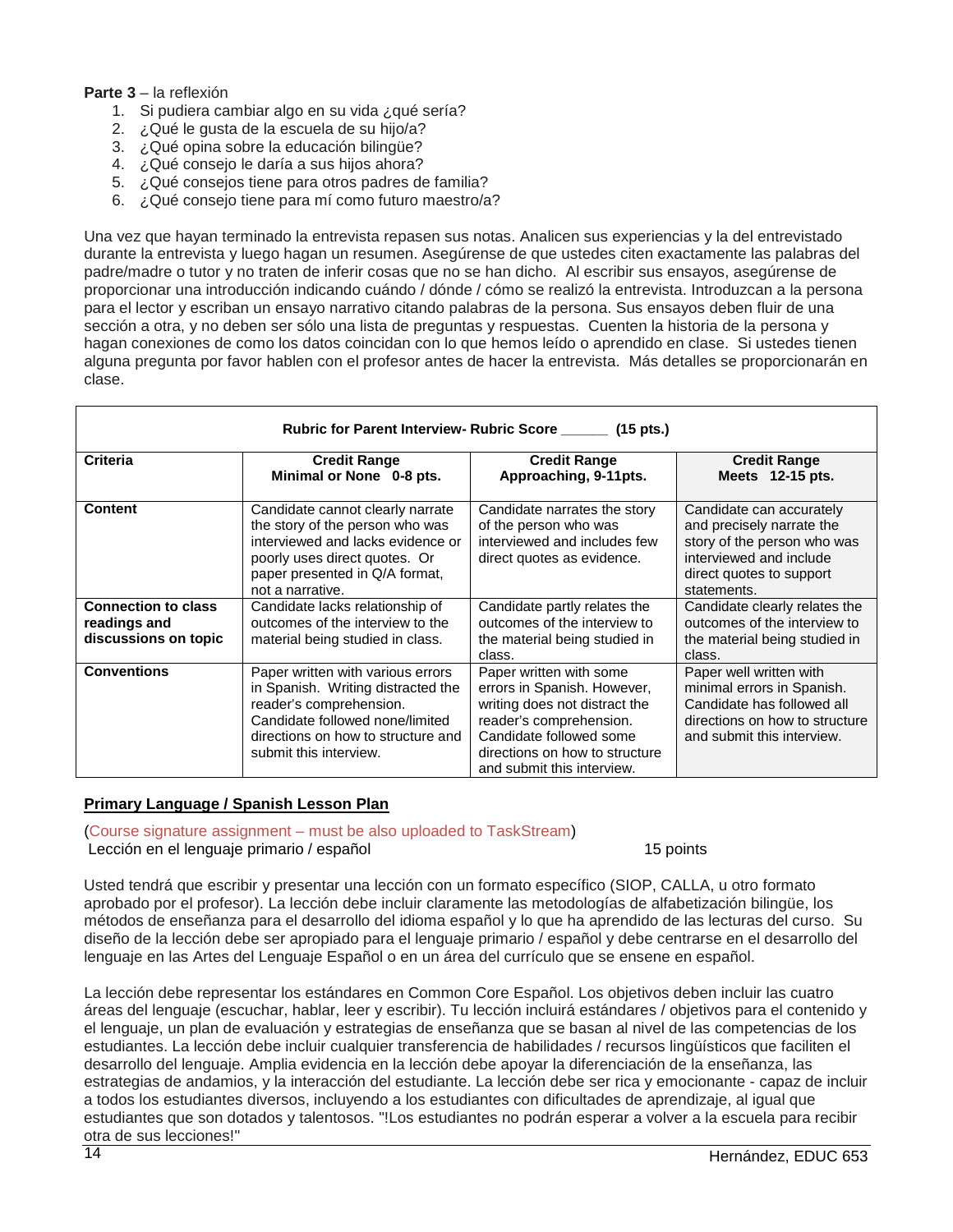Tipos de lecciones se presentarán en clase. Cualquier tipo de formato que use el candidato para esta asignatura debe aportar los elementos del Common Core Español. Más información y ejemplos se darán en clase. **Esta asignatura deberá ser entregada al Curso Cougar y al portafolio de TaskStream**.

| Spanish Lesson Plan & Presentation - Rubric Score<br>$(15$ points)                                                 |                                                                                                                                                                                                                                                                                                                                                                                                          |                                                                                                                                                                                                                                                                                                                                                                                      |                                                                                                                                                                                                                                                                                                                                                            |
|--------------------------------------------------------------------------------------------------------------------|----------------------------------------------------------------------------------------------------------------------------------------------------------------------------------------------------------------------------------------------------------------------------------------------------------------------------------------------------------------------------------------------------------|--------------------------------------------------------------------------------------------------------------------------------------------------------------------------------------------------------------------------------------------------------------------------------------------------------------------------------------------------------------------------------------|------------------------------------------------------------------------------------------------------------------------------------------------------------------------------------------------------------------------------------------------------------------------------------------------------------------------------------------------------------|
| <b>Criteria</b>                                                                                                    | <b>Credit Range</b><br>Minimal or None 0-8 pts.                                                                                                                                                                                                                                                                                                                                                          | <b>Credit Range</b><br>Approaching, 9-11pts.                                                                                                                                                                                                                                                                                                                                         | <b>Credit Range</b><br>Meets 12-15 pts.                                                                                                                                                                                                                                                                                                                    |
| <b>Lesson meets</b><br>pedagogical<br>theories,<br>principles,<br>and<br>instructional<br>practices in<br>Spanish. | Candidate knows and can apply<br>few of the pedagogical theories,<br>principles, and instructional<br>practices for comprehensive<br>instruction in Spanish and limited<br>alignment to the CCSS. SIOP,<br>CALLA or other format limited or<br>absent in addressing all<br>components in lesson. Lacked<br>objectives that addressed the four<br>domains of listening, speaking,<br>reading and writing. | Candidate knows some<br>pedagogical theories, principles,<br>and instructional practices for<br>comprehensive instruction in<br>Spanish and some alignment to<br>the CCSS. SIOP, CALLA or other<br>format partially / inconsistently<br>addressed all components in<br>lesson. Some objectives<br>addressed the four domains of<br>listening, speaking, reading and<br>writing.      | Candidate knows and can<br>apply pedagogical theories,<br>principles, and instructional<br>practices for comprehensive<br>instruction in Spanish that is<br>aligned to the CCSS. SIOP,<br>CALLA or other format clearly<br>addressed all components in<br>lesson. Objectives addressed<br>the four domains of listening,<br>speaking, reading and writing. |
| Lesson<br>grounded in<br>research-<br>based<br>practices.                                                          | Lesson included limited<br>instructional strategies grounded<br>in research-based practices, and<br>provided equitable outcomes for<br>all students from different<br>linguistic, cultural, and academic<br>backgrounds. Lesson scant or<br>inappropriate in some or all of<br>the following: scaffolding,<br>differentiation, transference of<br>skills, student engagement and<br>interaction.         | Lesson included some<br>instructional strategies grounded<br>in research-based practices, and<br>provided equitable outcomes for<br>all students from different<br>linguistic, cultural, and academic<br>backgrounds. Lesson<br>inconsistency in some or all of<br>the following: scaffolding,<br>differentiation, transference of<br>skills, student engagement and<br>interaction. | Lesson included instructional<br>strategies grounded in research-<br>based practices, and provided<br>equitable outcomes for all<br>students from different linguistic,<br>cultural, and academic<br>backgrounds. Lesson included:<br>scaffolding, differentiation,<br>transference of skills, student<br>engagement and interaction.                      |
| Lesson<br>includes<br>appropriate<br>assessments                                                                   | Candidate lacked assessments<br>aligned to the lesson content and<br>language objectives.                                                                                                                                                                                                                                                                                                                | Candidate included some<br>assessments aligned to the lesson<br>content and language objectives.                                                                                                                                                                                                                                                                                     | Candidate included appropriate<br>assessments aligned to the<br>lesson content and language<br>objectives.                                                                                                                                                                                                                                                 |
| <b>Conventions</b>                                                                                                 | Candidate do not follow<br>directions on how to structure and<br>/ or submit lesson plan. Lack of<br>participation in lesson preparation<br>& planning. Lesson written and<br>presented in class with various<br>errors in Spanish that distract the<br>reader's or listener's<br>comprehension.                                                                                                         | Candidate has followed some<br>directions on how to structure<br>and/or submit lesson plan. Partial<br>or full participation in lesson<br>preparation & planning. Lesson<br>written and presented in class with<br>some errors in Spanish. However,<br>errors do not distract the reader's<br>or listener's comprehension.                                                           | Candidate has followed all<br>directions on how to structure<br>and submit lesson plan. Full<br>participation in lesson<br>preparation & planning. Lesson<br>well written and presented in<br>class with minimal errors in<br>Spanish.                                                                                                                     |

### <span id="page-14-0"></span>**Language Stories: Examining your own first and second language learning**

La historia de tus idiomas: Examinando tu primera y segunda lengua de aprendizaje 10 puntos

QUOTE: "In order to learn to teach in a society that is increasingly culturally and linguistically diverse, prospective teachers . . . need opportunities to examine much of what is usually unexamined in the tightly braided relationships of language, culture, and power in schools and schooling. This kind of examination inevitably begins with our own histories as human beings and as educators--our own cultural, racial, and linguistic backgrounds and our own experiences as raced, classed, and gendered children, parents, and teachers in the world. It also includes a close look at the tacit assumptions we make about the motivations and behaviors of other children, other parents, and other teachers and about the pedagogies we deem most appropriate for learners who are like us and who are not like us" Cochran-Smith (1993) in *Color blindness and basket making are not the answers: Confronting the dilemmas of race, culture, and language diversity in teacher education.*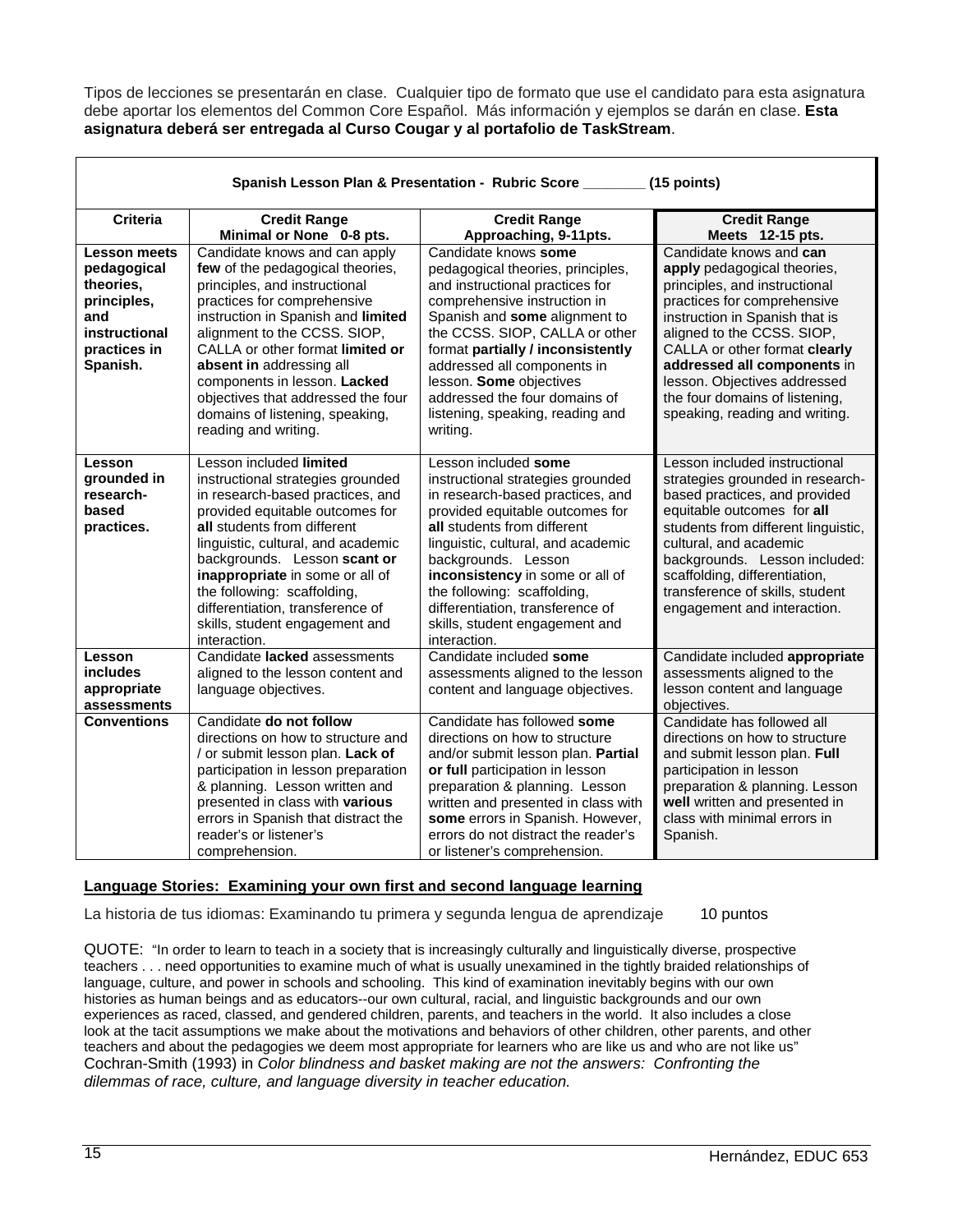Para esta tarea van a escribir un ensayo narrativo sobre el aprendizaje de sus idiomas que describe las experiencias que han marcado su adquisición de lenguajes, al igual que las actitudes y las creencias que ustedes tengan acerca del aprendizaje de idiomas y del uso de cada lengua. Reflexionen sobre sus propias experiencias y la manera que han aprendido sus idiomas y como se ha desarrollado por medio de sus propias circunstancias. Es la intención de esta tarea de explorar acerca de sí mismo su "identidad lingüística" como estudiante, como maestro y como un individuo bilingüe/bicultural. Empezaremos los ensayos el primer día de clase y examinaremos nuestras escrituras en varias ocasiones durante las sesiones de clases. Entregaremos la copia final el último día de clases. Más información y ejemplos se proporcionarán en clase.

- Incluyan ejemplos específicos de eventos o situaciones que expliquen sus puntos de vista.
- Asegúrense de situar sus ejemplos en el contexto de sus creencias de la escolarización y la educación que recibieron durante sus vidas.
- Hagan referencia a las lecturas de la clase y / o las investigaciones que han hecho en otras asignaturas y también pueden incluir discusiones de la clase.
- La información se presentará en clase y cada candidato dispondrá de un máximo de 10 minutos para hacer la presentación. Presentaremos nuestras historias lingüísticas el último día de clases.

| Language Stories - Rubric Score ________ (10 pts.) |                                                                                                                                                                                                                                                             |                                                                                                                                                                                                                                                                 |                                                                                                                                                                                                                                         |
|----------------------------------------------------|-------------------------------------------------------------------------------------------------------------------------------------------------------------------------------------------------------------------------------------------------------------|-----------------------------------------------------------------------------------------------------------------------------------------------------------------------------------------------------------------------------------------------------------------|-----------------------------------------------------------------------------------------------------------------------------------------------------------------------------------------------------------------------------------------|
|                                                    | <b>Credit Range</b><br>Minimal or None 0-5 pts.                                                                                                                                                                                                             | <b>Credit Range</b><br>Approaching, 6-7 pts.                                                                                                                                                                                                                    | <b>Credit Range</b><br>Meets 8-10 pts.                                                                                                                                                                                                  |
| <b>Content of</b><br>writing                       | Autobiography lacks<br>description of the linguistic<br>history of the candidate, may<br>be limited in describing the<br>development of L1 and L2.                                                                                                          | Autobiography is adequate and<br>describes some of the linguistic<br>history of the candidate, including<br>development of L1 and L2<br>throughout some of his/her life.                                                                                        | Autobiography is excellent and<br>clearly describes the linguistic<br>history of the candidate, including<br>development of L1 and L2<br>throughout his/her life.                                                                       |
| <b>Context for</b><br>learning                     | Autobiography lacks<br>relationship to schooling,<br>education, and home<br>environment.                                                                                                                                                                    | Autobiography describes<br>relationship to schooling,<br>education, and home<br>environment adequately in some<br>aspects of the narrative.                                                                                                                     | Autobiography clearly describes<br>relationship to schooling, education,<br>and home environment in a cogent<br>manner that is interwoven<br>throughout the narrative.                                                                  |
| Evidence of<br>course<br>learnings                 | Autobiography lacks<br>connections of readings,<br>research, and discussions in<br>the narrative.                                                                                                                                                           | Autobiography incorporates some<br>connections of readings,<br>research, and discussions in the<br>narrative.                                                                                                                                                   | Autobiography clearly incorporates<br>connections of readings, research,<br>and discussions. Candidate has<br>carefully considered class topics to<br>shape the essence of the narrative<br>and has made references to the<br>readings. |
| <b>Conventions</b>                                 | Paper written and orally<br>presented in class with<br>various errors in Spanish.<br>Writing distracted the reader's<br>and listener's comprehension.<br>Candidate followed<br>none/limited directions on<br>how to structure and submit<br>this interview. | Paper written and orally<br>presented in class with some<br>errors in Spanish. However,<br>writing does not distract the<br>reader's or listener's<br>comprehension. Candidate<br>followed some directions on how<br>to structure and submit this<br>narrative. | Paper well written and orally<br>presented in class with minimal<br>errors in Spanish. Candidate has<br>followed all directions on how to<br>structure and submit this narrative.                                                       |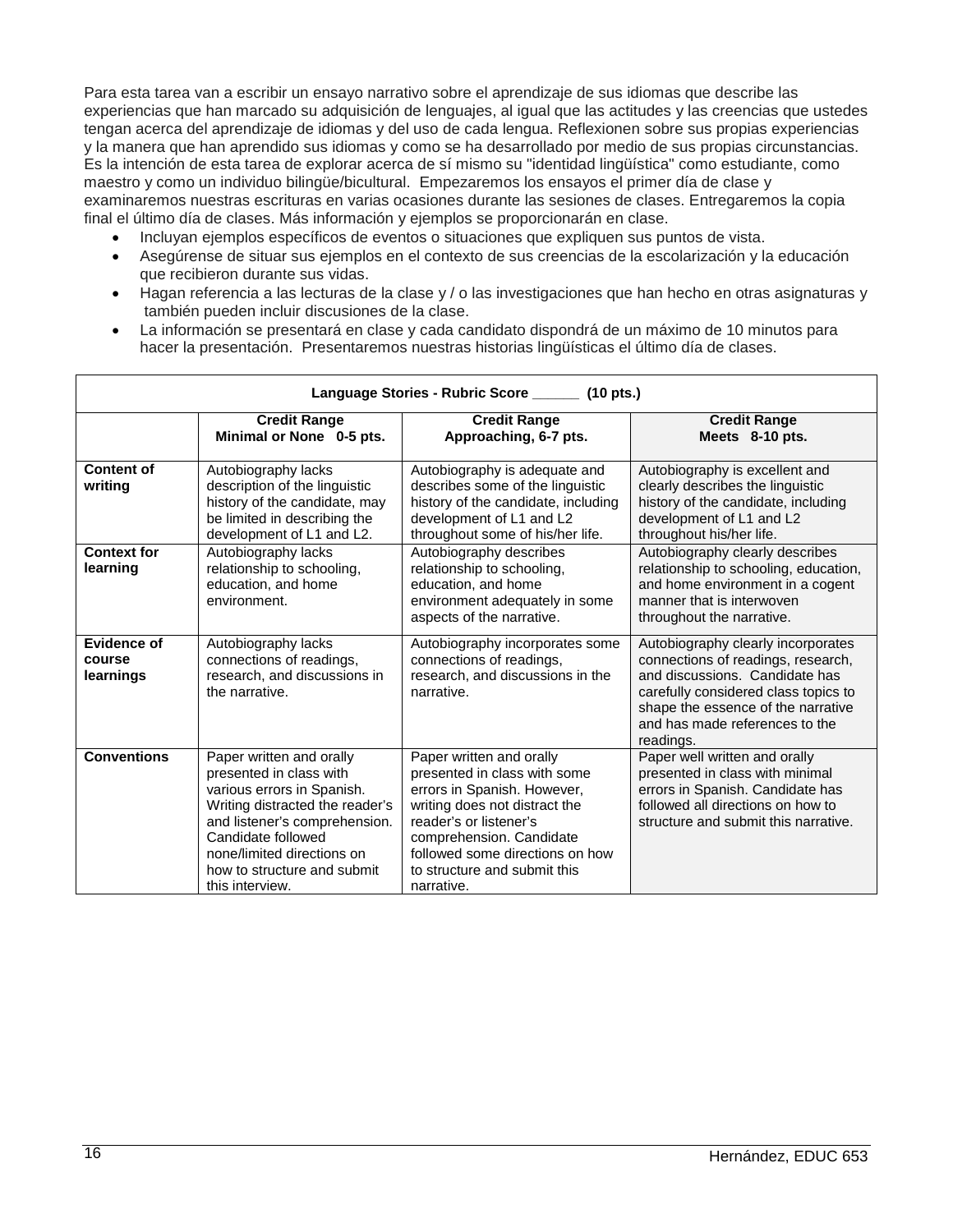This scale will be used to score your oral proficiency in Spanish.

| Language<br><b>Skills</b> | Interagency Language Roundtable<br>(ILR) Foreign Service Institute (FSI)<br><b>Scale</b>                                                                                                                                                                                                                                                                                                                                                                                                                                                                                                                                                                                                             | American Council for the Teaching of Foreign<br>Language (ACTFL)<br><b>Advanced Low</b>                                                                                                                                                                                                                                                                                                                                                                                                                                                                                                                                                                                                                                                                                                                                                                                                      |
|---------------------------|------------------------------------------------------------------------------------------------------------------------------------------------------------------------------------------------------------------------------------------------------------------------------------------------------------------------------------------------------------------------------------------------------------------------------------------------------------------------------------------------------------------------------------------------------------------------------------------------------------------------------------------------------------------------------------------------------|----------------------------------------------------------------------------------------------------------------------------------------------------------------------------------------------------------------------------------------------------------------------------------------------------------------------------------------------------------------------------------------------------------------------------------------------------------------------------------------------------------------------------------------------------------------------------------------------------------------------------------------------------------------------------------------------------------------------------------------------------------------------------------------------------------------------------------------------------------------------------------------------|
|                           | Intermediate High (3.5)                                                                                                                                                                                                                                                                                                                                                                                                                                                                                                                                                                                                                                                                              |                                                                                                                                                                                                                                                                                                                                                                                                                                                                                                                                                                                                                                                                                                                                                                                                                                                                                              |
| Listening                 | Sufficient comprehension to understand.<br>Comprehends most of the content and intent of a<br>variety of forms and styles of speech pertinent to<br>professional needs, as well as general topics and<br>social conversation. Ability to comprehend many<br>sociolinguistic and cultural references. Can<br>follow some unpredictable turns of thought<br>readily in, for example, informal and formal<br>speeches covering editorial, conjectural, and<br>literary material in subject-matter areas directed<br>to the general listener.                                                                                                                                                            | Able to sustain understanding over longer stretches of<br>connected discourse on a number of topics pertaining to<br>different times and places; however, understanding is<br>inconsistent due to failure to grasp main ideas and/or<br>details, while topics do not differ significantly from those of<br>an Advanced level listener, comprehension is less in<br>quantity and poorer in quality.                                                                                                                                                                                                                                                                                                                                                                                                                                                                                           |
| <b>Speaking</b>           | Able to speak the language with sufficient<br>structural accuracy and vocabulary to participate<br>effectively in most formal and informal<br>conversations on practical, social, and<br>professional topics. Can discuss particular<br>interests and special fields of competence with<br>reasonable ease. Has a general vocabulary that<br>is broad enough that he or she rarely has to<br>grope for a word. Has an accent that may be<br>obviously foreign; has a good control of<br>grammar; and whose errors virtually never<br>interfere with understanding and rarely disturb<br>the native speaker. Occasional patterned errors<br>occur in low- frequency and highly complex<br>structures. | Able to handle successfully most uncomplicated<br>communicative tasks and social situations. Can initiate,<br>sustain, and close a general conversation with a number of<br>strategies appropriate to a range of circumstances and<br>topics, but errors are evident. Limited vocabulary still<br>necessitates hesitation and may bring about slightly<br>unexpected circumlocution. There is emerging evidence of<br>connected discourse, particularly for simple narration<br>and/or description. The Intermediate-High speaker can<br>generally be understood even by interlocutors not<br>accustomed to dealing with speakers at this level, but<br>repetition may still be required.                                                                                                                                                                                                    |
| Reading                   | Proficiency includes comprehension of a variety<br>of styles and forms pertinent to professional<br>needs. Readers are able to comprehend many<br>sociolinguistic and cultural references, but may<br>miss some nuances and subtleties. They<br>typically able to read with facility understand and<br>appreciate contemporary expository, technical,<br>or literary texts that do not rely heavily on slang<br>and unusual idioms.                                                                                                                                                                                                                                                                  | Able to read consistently with full understanding simple<br>connected texts dealing with basic personal and social<br>needs about which the reader has personal interest and/or<br>knowledge. Can get some main ideas and information from<br>texts at the next higher level featuring description and<br>narration. Structural complexity may interfere with<br>comprehension; for example, basic grammatical relations<br>may be misinterpreted and temporal references may rely<br>primarily on lexical items. Has some difficulty with the<br>cohesive factors in discourse, such as matching pronouns<br>with referents. While texts do not differ significantly from<br>those at the Advanced level, comprehension is less<br>consistent. May have to read material several times for<br>understanding.                                                                                |
| Writing                   | Able to write the language prose styles pertinent<br>to professional/educational needs. Not always<br>able to tailor language to suit audience. Able to<br>write using simple low-frequency complex<br>structures, vocabulary, and express subtleties<br>and nuances. Able to write on some topics<br>pertinent. The writer employs simple<br>organizational patterns. Able to write on all topics<br>normally pertinent to professional / educational<br>needs and on social issues of a general nature.<br>Writing adequate to express his/her experiences.                                                                                                                                        | Able to meet most practical writing needs and limited social<br>demands. Can take notes in some detail on familiar topics<br>and respond in writing to personal questions. Can write<br>simple letters, brief synopses and paraphrases, summaries<br>of biographical data, work and school experience. In those<br>languages relying primarily on content words and time<br>expressions to express time, tense, or aspect, some<br>precision is displayed; where tense and/or aspect is<br>expressed through verbal inflection, forms are produced<br>rather consistently, but not always accurately. An ability to<br>describe and narrate in paragraphs is emerging. Rarely<br>uses basic cohesive elements such as pronominal<br>substitutions or synonyms in written discourse. Writing,<br>though faulty, is generally comprehensible to natives used<br>to the writing of non-natives. |

## <span id="page-16-0"></span>**Summary Table: ILR & ACTFL Scales of Language Proficiency**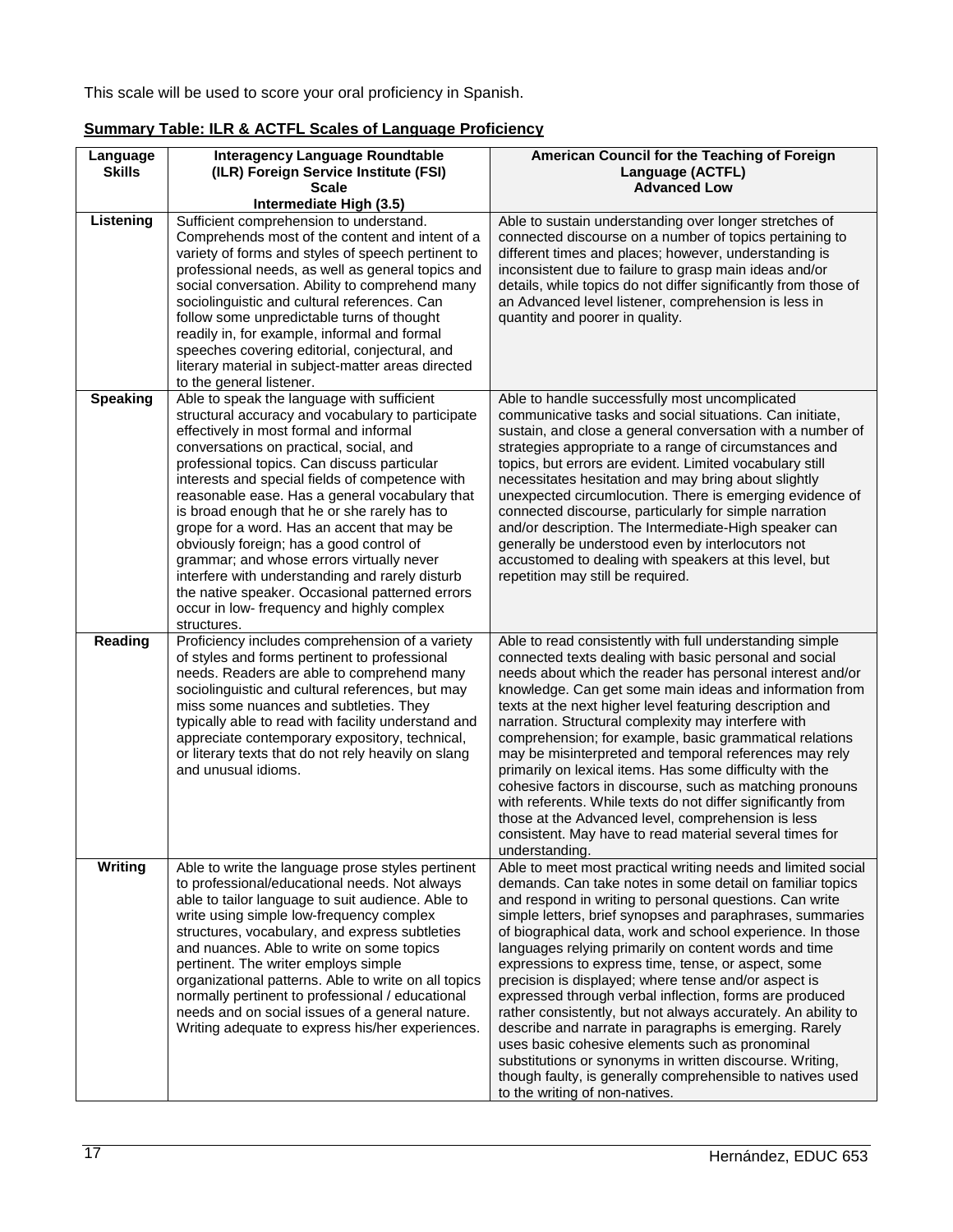#### <span id="page-17-0"></span>**Name: \_\_\_\_\_\_\_\_\_\_\_\_\_\_\_\_\_\_\_\_\_\_\_\_\_\_\_\_\_\_\_\_\_\_\_**

# **YOUR RECORDKEEPING / CHECKLIST FOR ASSIGNMENTS EDUC 653, Dr. Hernández**

| <b>Assignments</b>                  | <b>Possible Points</b> | <b>Points Earned</b>      | <b>Upload assignment</b><br>to |
|-------------------------------------|------------------------|---------------------------|--------------------------------|
| Attendance, Attention, Preparation, | 15 points              | Professor's discretion at | N/A                            |
| Participation (f2f & online -       |                        | end of semester           |                                |
| KOSKO) & Personal Disposition       |                        |                           |                                |
| Reading Response 1                  | 5 points               |                           | <b>Cougar Course</b>           |
| Reading Response 2                  | 5 points               |                           | <b>Cougar Course</b>           |
| Reading Response 3                  | 5 points               |                           | <b>Cougar Course</b>           |
| Reading Response 4                  | 5 points               |                           | <b>Cougar Course</b>           |
| Bilingual / Multilingual Research   | 10 points              |                           | <b>Cougar Course</b>           |
| Review                              |                        |                           |                                |
| <b>Community Footprint</b>          | 15 points              |                           | Cougar Course and              |
| (course signature assignment)       |                        |                           | <b>Taskstream</b>              |
| Parent / Guardian Interview         | 15 points              |                           | <b>Cougar Course</b>           |
| Assignment                          |                        |                           |                                |
| Primary Language (Spanish)          | 15 points              |                           | <b>Cougar Course and</b>       |
| Lesson Plan                         |                        |                           | <b>Taskstream</b>              |
| (course signature assignment)       |                        |                           |                                |
| Language stories                    | 10 points              |                           | <b>Cougar Course</b>           |
| <b>Total</b>                        | 100 points             |                           |                                |

My Notes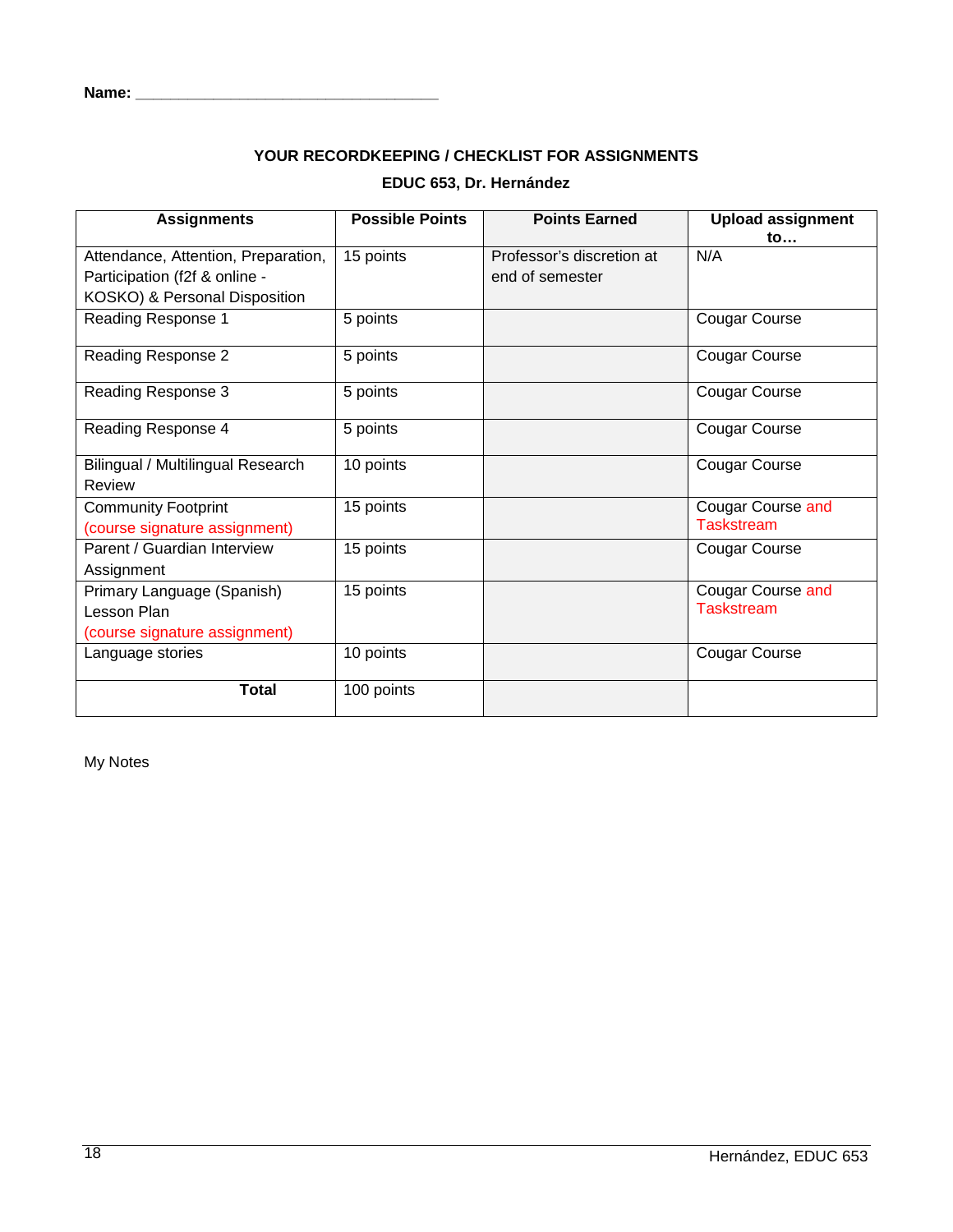### **TENTATIVE COURSE SCHEDULE** (Date revised 8/25/15)

#### **EDUC 653 – Biliteracy Education I: Contexts for Learning**

Fall 2015 - Professor: Ana Hernández, Ed. D.

<span id="page-18-0"></span>

| <b>Sesiones</b><br>& fechas | <b>Estándares &amp; Temas</b>                                                                                                                                                                                                                                                                                                                                                            | Lecturas y asignaturas para<br>cada semana                                    |
|-----------------------------|------------------------------------------------------------------------------------------------------------------------------------------------------------------------------------------------------------------------------------------------------------------------------------------------------------------------------------------------------------------------------------------|-------------------------------------------------------------------------------|
| Sesión 1<br>2 de sept.      | Bilingual Authorization - Standard 3: Demonstrate understanding of<br>philosophical, theoretical, legal & legislative foundations of bilingual ed. & their<br>effects on program Design & achievement                                                                                                                                                                                    | capítulo 1 -¿Quién es<br>bilingüe? (Montrul, 2013)                            |
|                             | <b>BIENVENIDOS</b><br>$\bullet$<br>Descripción general del curso e introducciones<br>$\bullet$<br>Perspectivas históricas y fundamentos legales<br>$\bullet$<br>¿Quién es bilingüe? - Reflexión y discusión de la lectura<br>$\bullet$<br>Explicar y comenzar tu historia de tu lengua nativa<br>$\bullet$<br>Explicar las asignaturas de las reflexiones y dar ejemplos<br>٠            |                                                                               |
| Sesión 2<br>9 de sept.      | Bilingual Authorization - Standard 3 - Apply knowledge of the research on the<br>cognitive effects of bilingualism & biliteracy as developmental processes in<br>instructional practice                                                                                                                                                                                                  | capítulo $1 -$ Teaching for<br>Biliteracy (Beeman & Urow,<br>2013             |
|                             | Reflexión y discusión de lecturas<br>$\bullet$<br>¿Quién es un aprendiz de inglés?<br>$\bullet$<br>Teoría y estudios sobre la educación bilingüe<br>$\bullet$<br>Bialfabetismo y perspectiva multilingüe<br>$\bullet$<br>Explicar la asignatura de los estudios y presentaciones de estudios<br>$\bullet$<br>bilingües / multilingües y dar ejemplos<br>KOSKO - Actividades<br>$\bullet$ | capítulo 2 - Multilingual<br>Perspective (Beeman & Urow,<br>2013)             |
| Sesión 3<br>16 de sept.     | Bilingual Authorization - Standard 3 - Understand & apply research & its effects<br>on the learning in bilingual educ. program models                                                                                                                                                                                                                                                    | capítulo 5 - El español en los<br>EE.UU. (Montrul, 2013);                     |
|                             | Celebración - Herencia Hispana<br>$\bullet$<br>Reflexión y discusión de lecturas<br>$\bullet$<br>Tipos de programas bilingües en CA y EE.UU.<br>$\bullet$<br>Aspectos del uso de los idiomas para estudiantes bilingües<br>$\bullet$                                                                                                                                                     | capítulo 13 - Educación<br>bilingüe en EE.UU. (Montrul,<br>$2013$ ;           |
|                             | Comenzar tu historia de tu segunda lengua<br>$\bullet$<br>Explicar la huella de la comunidad y dar ejemplos<br>$\bullet$<br>Examinar los conocimientos de la historia de tu lengua nativa<br>$\bullet$<br>KOSKO - Actividades<br>$\bullet$                                                                                                                                               | Entregar: La reflexión #1 de<br>lecturas (Montrul; Beeman &<br>Urow)          |
| Sesión 4<br>23 de sept.     | Bilingual Authorization - Standard 3 - Understand & apply research & its effects<br>on the learning in bilingual educ. program models                                                                                                                                                                                                                                                    | capítulo 7 Lengua en la<br>infancia (Montrul, 2013);                          |
|                             | Reflexión y discusión de lecturas<br>$\bullet$<br>Presentaciones: Estudios bilingües / multilingües<br>$\bullet$<br>Adquisición de la lengua en la infancia<br>$\bullet$                                                                                                                                                                                                                 | capítulo 9 Primera Lengua<br>(Montrul, 2013)                                  |
|                             | Debilitamiento y adquisición incompleta de la primera lengua<br>$\bullet$<br>Examinar los conocimientos de la historia de tu lengua nativa y de tu<br>$\bullet$<br>segundo idioma.<br>KOSKO - Actividades<br>$\bullet$                                                                                                                                                                   | <b>Entregar:</b> Estudio bilingüe<br>(grupo 1) (presentación y<br>documentos) |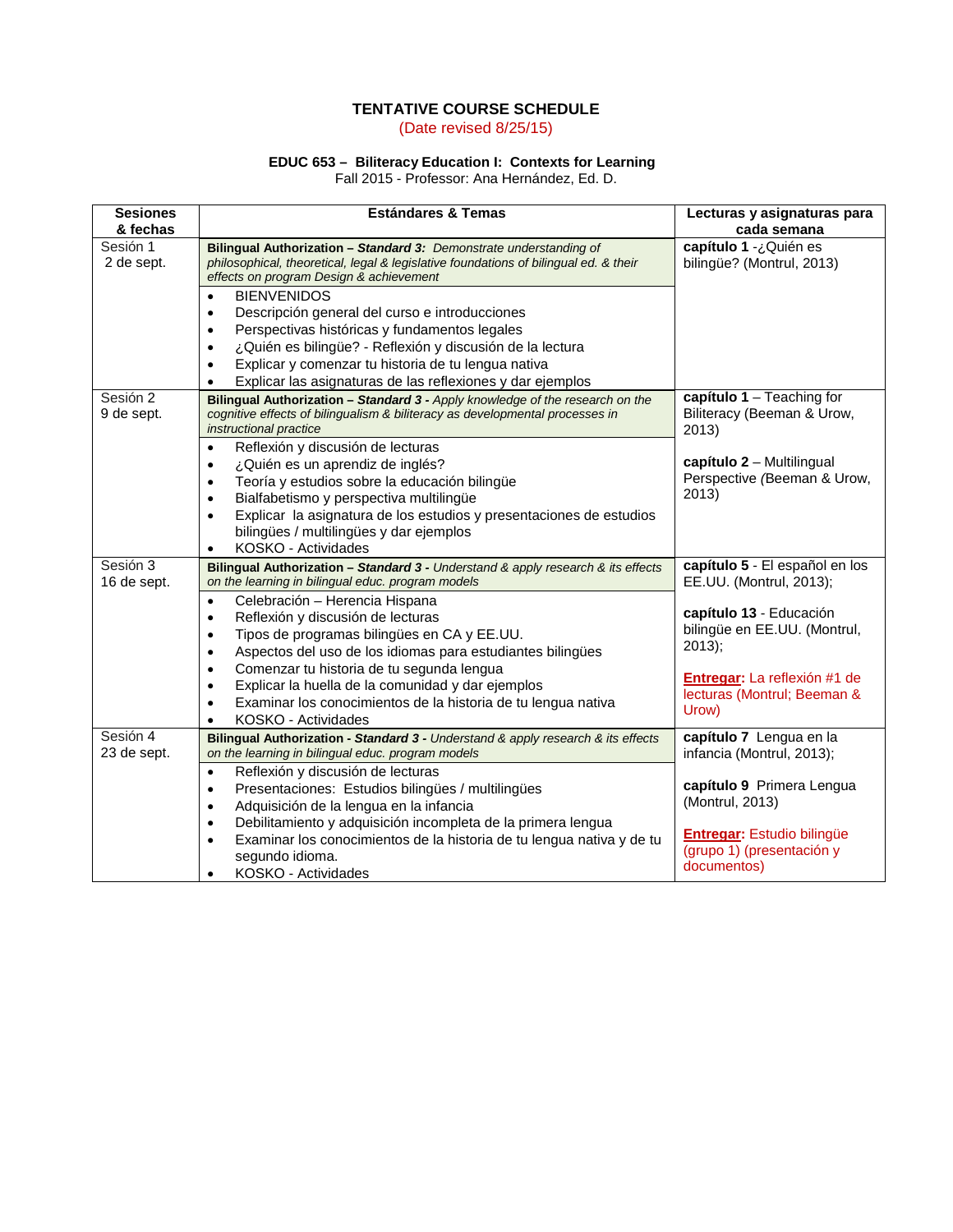| <b>Sesiones</b><br>& fechas | <b>Estándares &amp; Temas</b>                                                                                                                                                                                                                                                                                                                                                                                                                                                                                                                                                                                                                                                                                                                                                                                                                                                                                   | Lecturas y asignaturas para<br>cada semana                                                                                                                                                                                                                                                                                                                                                        |
|-----------------------------|-----------------------------------------------------------------------------------------------------------------------------------------------------------------------------------------------------------------------------------------------------------------------------------------------------------------------------------------------------------------------------------------------------------------------------------------------------------------------------------------------------------------------------------------------------------------------------------------------------------------------------------------------------------------------------------------------------------------------------------------------------------------------------------------------------------------------------------------------------------------------------------------------------------------|---------------------------------------------------------------------------------------------------------------------------------------------------------------------------------------------------------------------------------------------------------------------------------------------------------------------------------------------------------------------------------------------------|
| Sesión 5<br>30 de sept.     | Bilingual Authorization - Standard 3 - Apply knowledge of the research on the<br>cognitive effects of bilingualism & biliteracy as developmental processes in<br>instructional practice. Standard 4 - Have knowledge of bilingual instructional<br>models/strategies & materials to appropriately apply them to their instructional &<br>assessment practices.<br>Reflexión y discusión de lecturas<br>$\bullet$                                                                                                                                                                                                                                                                                                                                                                                                                                                                                                | capítulo 8 Lengua segunda<br>(Montrul, 2013)<br>Newly Adopted CA ELA/ELD<br>Framework (2014) - Chapter                                                                                                                                                                                                                                                                                            |
|                             | Presentaciones: Estudios bilingües / multilingües<br>$\bullet$<br>Adquisición de una segunda lengua y los estándares<br>$\bullet$<br>Examinar los conocimientos de la historia de tu lengua nativa y de tu<br>٠<br>segundo idioma.<br>Explicar la asignatura de las entrevistas de padres y dar ejemplos<br>٠<br>KOSKO - Actividades<br>$\bullet$                                                                                                                                                                                                                                                                                                                                                                                                                                                                                                                                                               | 2 - Key Considerations<br>http://www.cde.ca.gov/ci/rl/cf/docu<br>ments/chapter2sbeadopted.pdf<br><b>Entregar:</b> Estudio bilingüe<br>(grupo 2) (presentación y<br>documentos)                                                                                                                                                                                                                    |
| Sesión 6<br>7 de oct.       | Bilingual Authorization - Standard 3 - Knowledge of the transferability between<br>primary & target language with the understanding that the level of transferability is<br>affected by the level of compatibility & may vary among languages. Standard 4 -<br>Have knowledge of bilingual instructional models/strategies & materials to<br>appropriately apply them to their instructional & assessment practices.<br>Reflexión y discusión de lecturas<br>$\bullet$<br>Presentaciones: Huellas de las comunidades<br>$\bullet$<br>Métodos sintéticos y analíticos para enseñar el español<br>$\bullet$<br>Transferibilidad / Puentes para recursos inter-lingüísticos<br>$\bullet$<br>Estrategias para los puentes entre lenguajes<br>$\bullet$<br>Estándares en español para California<br>$\bullet$<br>Explicar la planificación de la lección en español<br>$\bullet$<br>KOSKO - Actividades<br>$\bullet$ | capítulo 4 Strategic Use of<br>Two Languages (Beeman &<br>Urow, 2013)<br>Common Core Español - bajar<br>el informe de http://commoncore-<br>espanol.com/sites/default/files/Gra<br>dos%20K-<br>5%20Espa%C3%B1ol%20Nacion<br>al.pdf<br>Entregar: La reflexión #2 de<br>lecturas (Montrul; Beeman &<br>Urow)<br><b>Entregar:</b> La huella de tu<br>comunidad y hacer una<br>presentación (grupo 1) |
| Sesión 7<br>14 de oct.      | Bilingual Authorization - Standard 3 - Apply knowledge of the research on the<br>cognitive effects of bilingualism & biliteracy as developmental processes in<br>instructional practice. Standard 4 - Have knowledge of bilingual instructional<br>models/strategies & materials to appropriately apply them to their instructional &<br>assessment practices.<br>Reflexión y discusión de lecturas<br>$\bullet$<br>Presentaciones: Huellas de las comunidades<br>٠<br>Estándares comunes y marco teórico<br>Asesorar y evaluar a los estudiantes y la enseñanza<br>٠<br>Reflexión de la historia de tus idiomas<br>$\bullet$<br>Planificación de la lección en español<br>$\bullet$<br>KOSKO - Actividades<br>$\bullet$                                                                                                                                                                                        | Newly Adopted ELA/ELD<br>Framework - Chapter 8<br>Assessments<br>http://www.cde.ca.gov/ci/rl/cf/docu<br>ments/chapter8sbeadopted.pdf<br><b>Entregar:</b> La huella de tu<br>comunidad y hacer una<br>presentación (grupo 2)                                                                                                                                                                       |
| Sesión 8<br>21 de oct.      | Bilingual Authorization - Standard 4 - Understand the interrelatedness among<br>the four domains of language (listening, speaking, reading, writing) & to know<br>language forms & functions.<br>Reflexión y discusión de lecturas<br>$\bullet$<br>Presentaciones: Huellas de las comunidades<br>$\bullet$<br>Estrategias para desarrollar el lenguaje académico<br>$\bullet$<br>Planificación de la lección en español<br>$\bullet$<br>KOSKO - Actividades<br>$\bullet$                                                                                                                                                                                                                                                                                                                                                                                                                                        | Lecturas en Cursos Cougar:<br>Academic Language and<br>Literacy for ELs (Cloud et al.,<br>2009)<br><b>Entregar:</b> La huella de tu<br>comunidad y hacer una<br>presentación (grupo 3)                                                                                                                                                                                                            |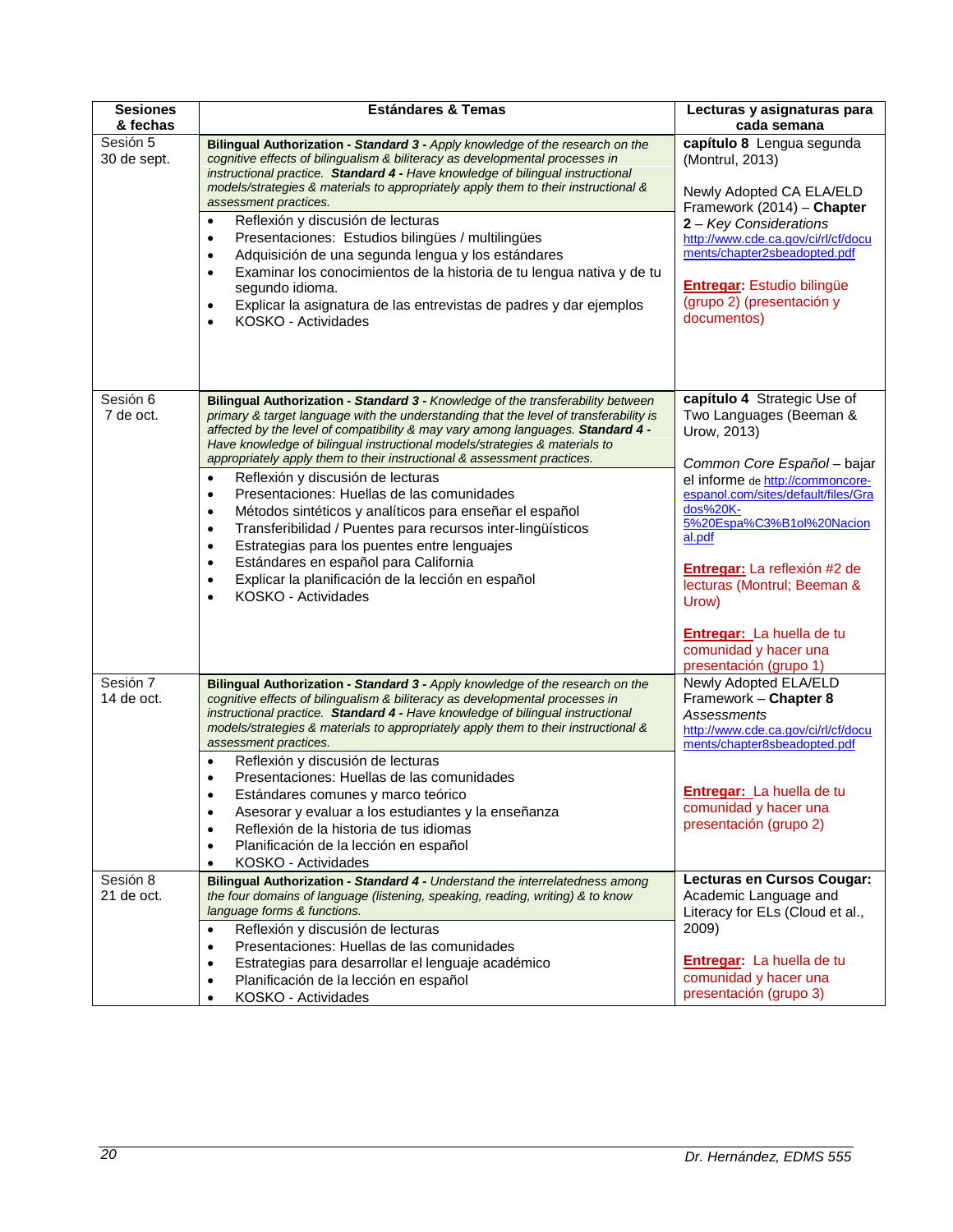| <b>Sesiones</b><br>& fechas | <b>Estándares &amp; Temas</b>                                                                                                                                                                                                                                                                                                                                                                                                                                                                                                                                                                                                                                                                                                                                                                                           | Lecturas y asignaturas para<br>cada semana                                                                                                                                                                                                                                                                                                                                                                                                                                                                                                                                                                                                                                                                             |
|-----------------------------|-------------------------------------------------------------------------------------------------------------------------------------------------------------------------------------------------------------------------------------------------------------------------------------------------------------------------------------------------------------------------------------------------------------------------------------------------------------------------------------------------------------------------------------------------------------------------------------------------------------------------------------------------------------------------------------------------------------------------------------------------------------------------------------------------------------------------|------------------------------------------------------------------------------------------------------------------------------------------------------------------------------------------------------------------------------------------------------------------------------------------------------------------------------------------------------------------------------------------------------------------------------------------------------------------------------------------------------------------------------------------------------------------------------------------------------------------------------------------------------------------------------------------------------------------------|
| Sesión 9<br>28 de oct.      | Bilingual Authorization - Standard 4 - Understand the interrelatedness among<br>the four domains of language (listening, speaking, reading, writing) & to know<br>language forms & functions.<br>Reflexión y discusión de lecturas<br>$\bullet$<br>Presentaciones: Huellas de las comunidades<br>$\bullet$<br>Desarrollo del Idioma Inglés<br>$\bullet$<br>Nuevos estándares y estrategias para la enseñanza del inglés<br>$\bullet$<br>Reflexión de la historia de tus idiomas<br>$\bullet$<br>Trabajar en tu lección en español - adquiere la reacción o<br>$\bullet$<br>comentarios de tus colegas y haz los cambios necesarios<br>KOSKO - Actividades<br>$\bullet$                                                                                                                                                  | New ELD Standards - bajar<br>los informes del estado:<br>http://www.cde.ca.gov/sp/el/er/doc<br>uments/sbeoverviewpld.pdf<br>Appendix A -<br>http://www.cde.ca.gov/sp/el/er/doc<br>uments/sbeapdaliteracy.pdf<br>Appendix B -<br>http://www.cde.ca.gov/sp/el/er/doc<br>uments/sbeapdbhew.pdf<br>Appendix C -<br>http://www.cde.ca.gov/sp/el/er/doc<br>uments/sbeapdctheory.pdf<br>Appendix D -<br>http://www.cde.ca.gov/sp/el/er/doc<br>uments/sbeapddcondev.pdf<br>Glossary -<br>http://www.cde.ca.gov/sp/el/er/doc<br>uments/sbeeldglossary.pdf<br>Entregar: La reflexión #3 de<br>lecturas (ELA/ELD Framework;<br>Cloud et al, 2009)<br>Entregar: La huella de tu<br>comunidad y hacer una<br>presentación (grupo 4) |
| Sesión 10<br>4 de nov.      | Bilingual Authorization - Standard 3 - Apply knowledge of the research on the<br>cognitive effects of bilingualism & biliteracy as developmental processes in<br>instructional practice. Standard 4 - Have knowledge of bilingual instructional<br>models/strategies & materials to appropriately apply them to their instructional &<br>assessment practices.<br>In lieu of class this week, we will attend a Migrant Education Institute on<br>Saturday, Nov. 7 in San Marcos with local bilingual teachers and teachers<br>from Mexico.                                                                                                                                                                                                                                                                              | Institute agenda forthcoming<br>for Nov. 7.                                                                                                                                                                                                                                                                                                                                                                                                                                                                                                                                                                                                                                                                            |
| Sesión 11<br>11 de nov.     | Día de los Veteranos - Universidad cerrada, no hay clases                                                                                                                                                                                                                                                                                                                                                                                                                                                                                                                                                                                                                                                                                                                                                               |                                                                                                                                                                                                                                                                                                                                                                                                                                                                                                                                                                                                                                                                                                                        |
| Sesión 12<br>18 de nov.     | Bilingual Authorization - Standard 3 - Actively promote authentic parental<br>participation that includes learning about school systems, assuming leadership<br>roles & affecting policy. Understanding of the family as a primary language &<br>cultural resource.<br>Reflexión y discusión de lecturas<br>Participación de los padres latinos<br>$\bullet$<br>Fundamentos de conocimientos culturales y lingüísticos de las<br>$\bullet$<br>familias<br>Equidad y Advocación para nuestros estudiantes<br>$\bullet$<br>Reflexión de la historia de tus idiomas con los fundamentos<br>$\bullet$<br>culturales y lingüísticos de tu familia.<br>Trabajar en tu lección en español - adquiere la reacción o<br>$\bullet$<br>comentarios de tus colegas y haz los cambios necesarios<br>KOSKO - Actividades<br>$\bullet$ | Lecturas en Cursos Cougar:<br><b>Transforming Paradigm</b><br>(Olivos & Ochoa, 2008)<br>capítulo 5 Funds of<br>Knowledge (Beeman & Urow,<br>2013)<br>Entregar: El borrador de la<br>lección en español esta<br>semana, después de que tus<br>colegas te den sus<br>comentarios.<br>Entregar: La huella de tu<br>comunidad y hacer una<br>presentación (grupo 5)                                                                                                                                                                                                                                                                                                                                                        |
| Sesión 13<br>25 de nov.     | Trabajo independiente:<br>Terminar la lección en español y prepara una presentación.<br>$\bullet$<br>Revisitar la historia de tu lenguaje y explora contextos socioculturales<br>$\bullet$<br>que te han ayudado a adquirir tus lenguas.                                                                                                                                                                                                                                                                                                                                                                                                                                                                                                                                                                                | Entregar: La entrevista de<br>padres                                                                                                                                                                                                                                                                                                                                                                                                                                                                                                                                                                                                                                                                                   |